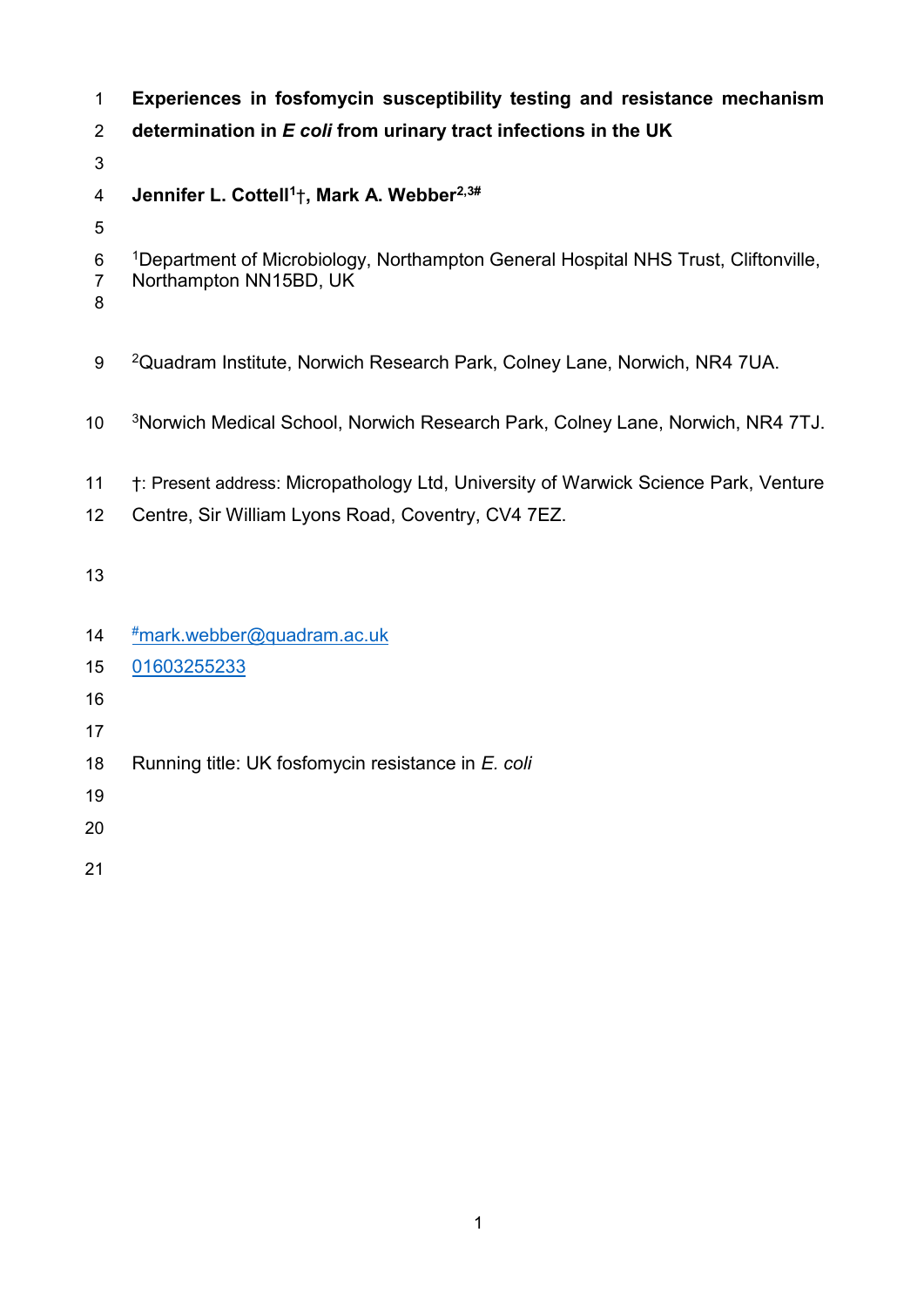### **Abstract**

 Purpose: As numbers of bacterial isolates resistant to first line antibiotics rise there has been a revival in the use of older drugs including fosfomycin with novel mechanisms of action. We aimed to investigate the prevalence and the genotypic nature of fosfomycin resistance in *E. coli* from urinary tract infections (UTI) using the various methods available in the clinical microbiology laboratory.

 Methodology: 1000 culture positive urine samples were assessed for the presence of E. coli and fosfomycin susceptibility was determined using the MAST Uri®system, microbroth dilution, agar dilution and E-test strips.

 Results/Key findings: Initial investigation using breakpoint susceptibility testing on the MAST Uri®system, deemed 62 of 657 (9.5%) *E. coli* as fosfomycin resistant (MIC ≥32 µg/ml) However, on further testing, a lower rate of 8 of the 62 (1.3%) were robustly confirmed to be resistant using micro-broth dilution, agar dilution and E-test strips These true resistant isolates belonged to diverse *E. coli* MLST types and each had a unique set of chromosomal alterations in genes associated with fosfomycin resistance. Fosfomycin resistant isolates were not multiply drug resistance and did not carry plasmidic fosfomycin resistance genes. Therefore, the use of fosfomycin may be unlikely to drive selection of a particular clone or movement of transferrable resistance genes.

 Conclusion: Fosfomycin remains a viable option for the treatment of *E. coli* in uncomplicated UTIs, different susceptibility testing platforms can give very different results regarding the prevalence of fosfomycin resistance with false positives a potential problem that may unnecessarily limit use of this agent.

**Keywords**: Fosfomycin; Susceptibility testing; Antibiotic Resistance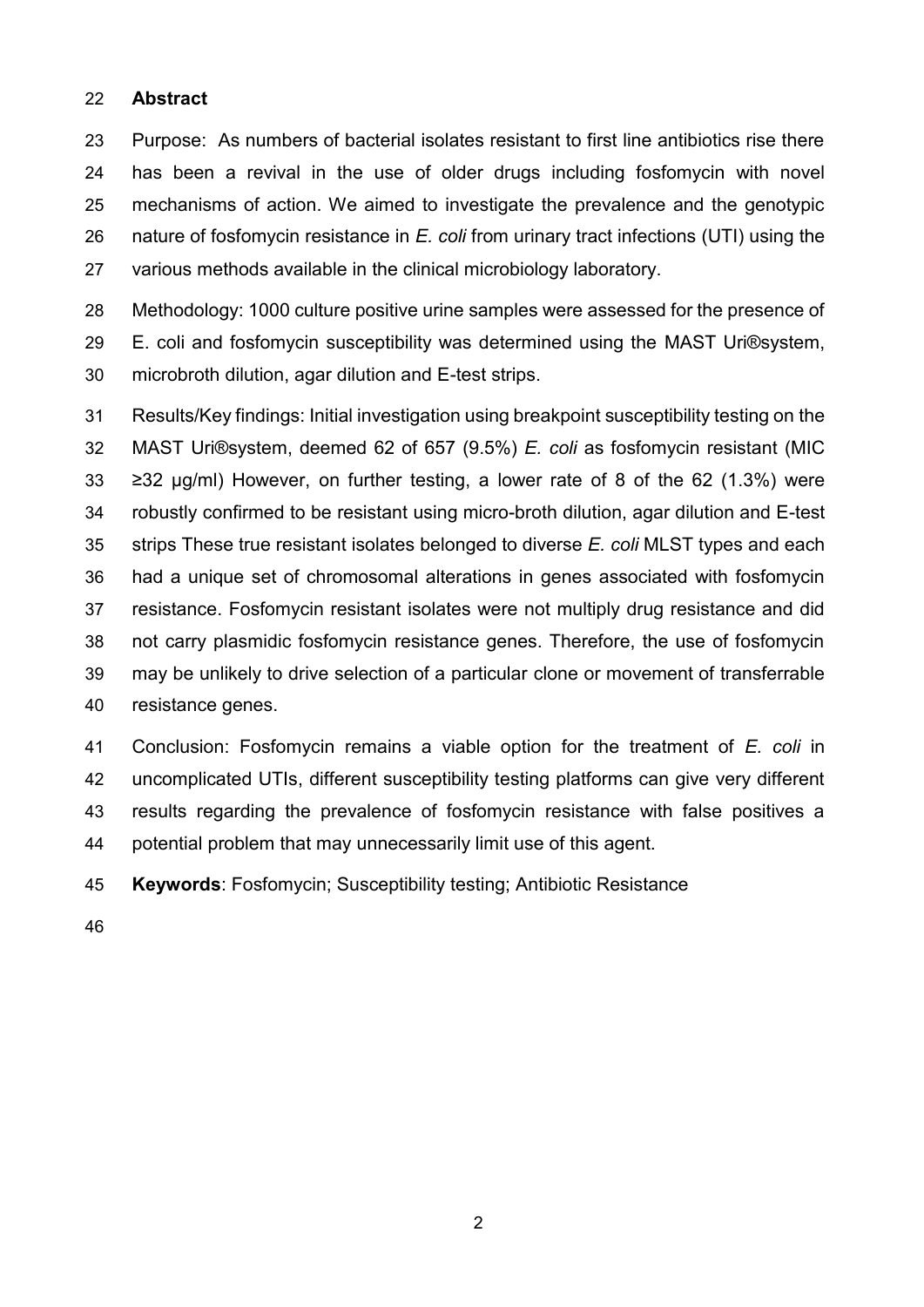## **1.1 Introduction**

 Globally, increasing numbers of infections are caused by bacteria resistant to current antibiotics.(1) As there is a lack of new antibiotics in development, the revival of older drugs with distinct methods of action has been proposed as a short-term solution.(2) One such drug is fosfomycin, a phosphonic-acid derivative cell wall inhibitor with a novel mode of action and a broad spectrum of activity. (3) . In *Enterobacteriaceae,* fosfomycin is taken up by mimicking the natural substrates of two nutrient transport uptake systems GlpT and UhpT (inducible in the presence of glucose-6- phosphate);(4) systems which require cyclic AMP (cAMP), cAMP-receptor protein complexes and activator genes such as *uhpA.*(5-7) Once in the bacterial cytosol, fosfomycin acts as a phosphoenolypyruvate analogue preventing the initial step of cell wall synthesis, via inhibition of MurA.(4) leading to the prevention of peptidoglycan biosynthesis and cell death.(8) As fosfomycin acts prior in the biosynthesis pathway to other cell wall inhibitors *β*-lactams and glycopeptides it is not inhibited by resistance determinants which act against these drugs such as extended spectrum beta-lactamases (ESBLs).(9)

 Historically the most commonly documented mechanism of fosfomycin resistance has been impaired transport of fosfomycin into the cytoplasm, due to mutations in structural or regulatory genes of the nutrient transport systems.(10); for example in *E. coli,* insertions, deletions or mutations leading to amino-acid changes in *glpT, uhpT* or *uhpA*. Alternatively, mutations in genes encoding adenylcyclase (*cyaA*) and phosphotransferses (*ptsI*) are known to decrease intracellular levels of cyclic-AMP, reducing the expression of *glpT* and *uhpT* and, consequently intracellular fosfomycin levels.(11) Mutations in the gene encoding the drug target MurA*,* particularly those that confer amino-acid changes in the active site and Cys115 residue have been demonstrated to decrease the susceptibility of the organism by reducing its affinity for fosfomycin.(12-14); however these are rare in nature and may impair bacterial fitness.(10) Over-expression of *murA* has also been found both in mutants selected *in-vitro* and in clinical isolates. It has been suggested this mechanism acts to saturate fosfomycin molecules thereby allowing normal cellular function.(15, 16)

 A final and, perhaps emerging mechanism of resistance is the acquisition of enzymes that can inactivate fosfomycin by catalysing the opening of its oxirane ring.(17, 18(19))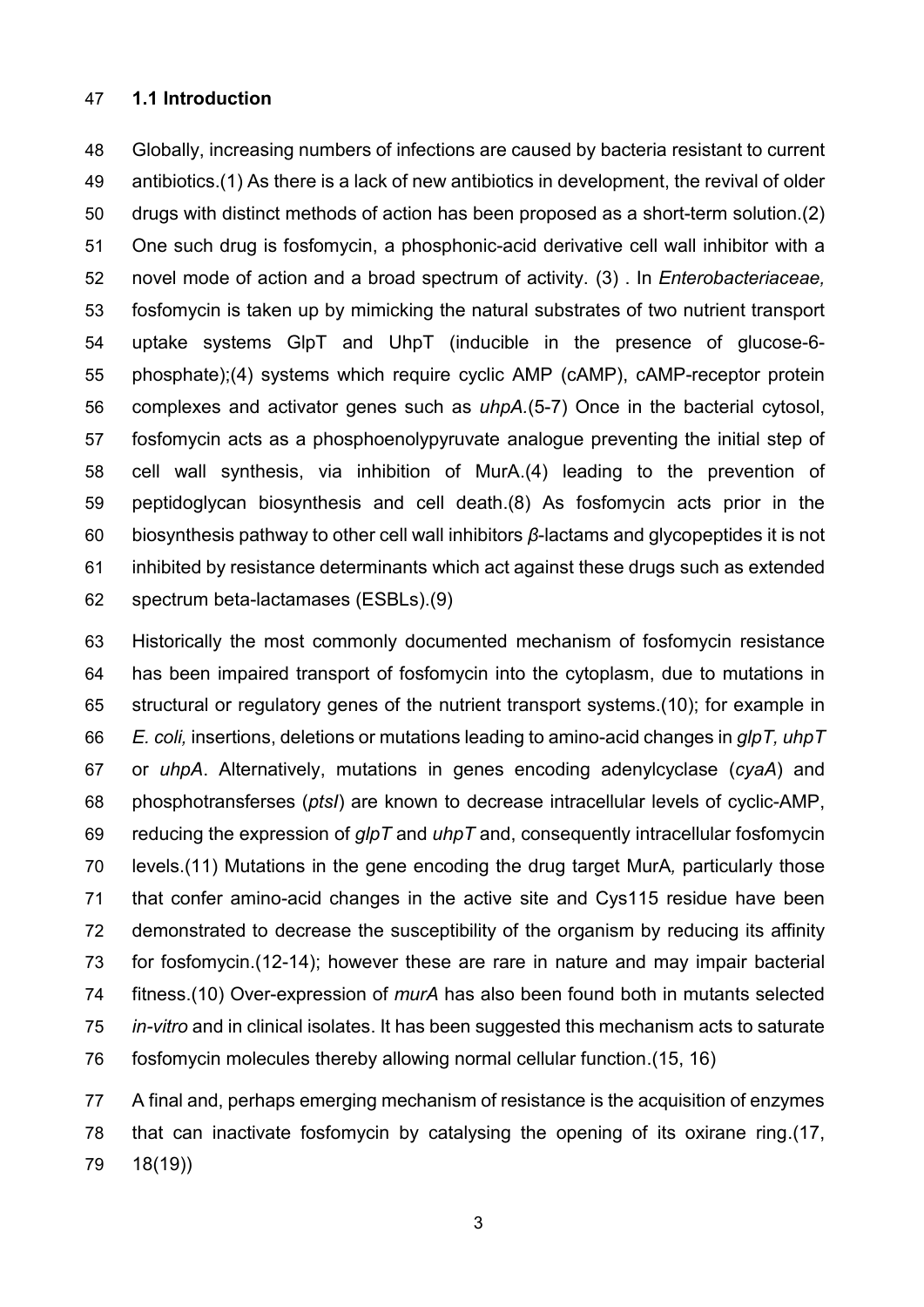Data from multiple studies has shown that exposure to fosfomycin *in-vitro* rapidly 81 selects resistant mutants, at a frequency of 10<sup>-7</sup>-10<sup>-8</sup>.(20, 21) However, mutants selected experimentally are typically physiologically impaired; with decreased growth rates in culture media and urine when compared to wild-type strains.(20) It is also thought that fosfomycin resistant isolates may have a reduced ability to adhere to uroepithelial cells or catheters, and to have a higher sensitivity to polymorphonuclear cells and serum complement killing.(22) Therefore, it has been speculated that despite the rapid development of resistance *in-vitro*, significant biological fitness costs prevent the establishment and propagation of resistant strains *in-vivo.* (2, 20)

 In Japan, Spain, Germany, Austria, France, Brazil, North America and South Africa, fosfomycin has been used extensively for >30 years(23). In these regions a soluble salt form called fosfomycin-tromethamine (typically given as a single 3 g oral dose) is widely used in the treatment of uncomplicated UTIs.(24) Until recently, fosfomycin- trometamol was not distributed or commercially available in the UK; and any products used were imported, and therefore unlicensed. Despite this, the NHS recorded a ten- fold increase in fosfomycin-trometamol prescriptions from 100 to 1000 between 2012 and 2013; (25) and a further increase to 2,400 prescriptions in 2014. (25)

 Renewed interest in fosfomycin has been for treatment of MDR organisms causing UTIs where oral therapy choices may be limited. Considering these factors and the possibility of introducing fosfomycin preparations into our formulary, our first aim was to determine the proportion of organisms isolated from routine UTIs culture deemed resistance to fosfomycin. In doing so the various methods of measuring susceptibility to fosfomycin available to our clinical laboratory were assessed, and their relative merits considered. The second aim was to investigate mechanisms of fosfomycin resistance.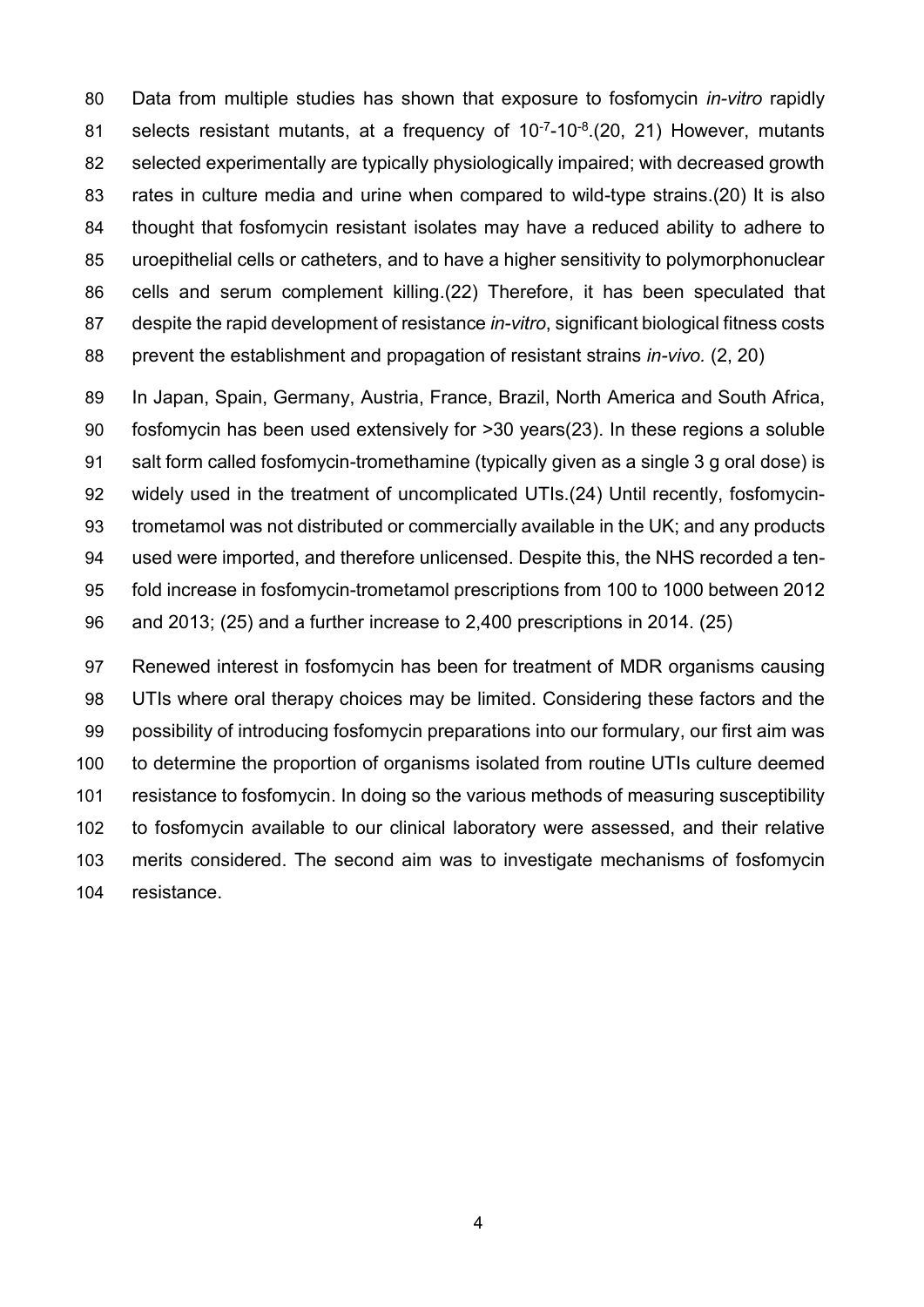### **1.2 Materials and Methods**

## *1.2.1 Bacterial isolates*

 Between July and August 2014, 2800 urine specimens received as part of standard patient care (over 18 days in total) at Northampton General Hospital, a large 700 bed tertiary hospital in the UK were collected. Subsequent analysis of isolates and susceptibility testing followed the laboratory work-flow and methodologies used for clinical investigation of specimens in this trust. Each was examined for signs of infection using Iris IQSprint microscopy and those specimens meeting conventional clinical criteria were cultured using the MAST Uri®system (n=1000) as per the manufactures instructions. The susceptibility status of each cultured isolate to fosfomycin was determined using a 96-well 'breakpoint' agar plate containing 32 µg/ml fosfomycin supplemented with 25 µg/l of glucose-6-phosphate (G6P) as provided by MAST, and a presumptive species identification was carried out by determining the colour of colonies growing on MAST CUTI chromogenic agar. A total of 62 isolates putatively identified as fosfomycin resistant *E. coli* then had their species confirmed using MALDI-TOF and were retained for further study. *E. coli* J53- 2 (NCTC 50167) was used as a fosfomycin susceptible control; *E. coli* NCTC 10418 was used as a quality control for susceptibility testing; and *E. coli* MG1655 (ATCC 700926) was used as a reference strain for genome comparisons.

## *1.2.2 Antimicrobial susceptibility testing*

 The minimum inhibitory concentrations (MIC) of an extended panel of antimicrobials 126 were determined using the BD Phoenix<sup>TM</sup> automated microbiology system with antimicrobial susceptibility testing panel UNMIC-409 as per the manufacturer's instructions. Fosfomycin MICs were further determined using fosfomycin E-tests® (bioMérieux) and using the agar dilution method following the British Society of Antimicrobial Chemotherapy (BSAC) guidelines.(26)

## *1.2.3 Whole genome sequencing (WGS) and post sequencing analysis*

 Isolates consistently considered resistant by all susceptibility testing methods were genome sequenced by MicrobesNG using an Illumina MiSeq system. Velvet (Version 1.2.10)(27) was used for *de-novo* assembly of the genomes, and Prokka (Version 1.11)(28) used for annotation. Reads were also analysed using the 'nullarbor' pipeline (v1.2) using a standard virtual machine on the MRC CLIMB framework. Pan genomes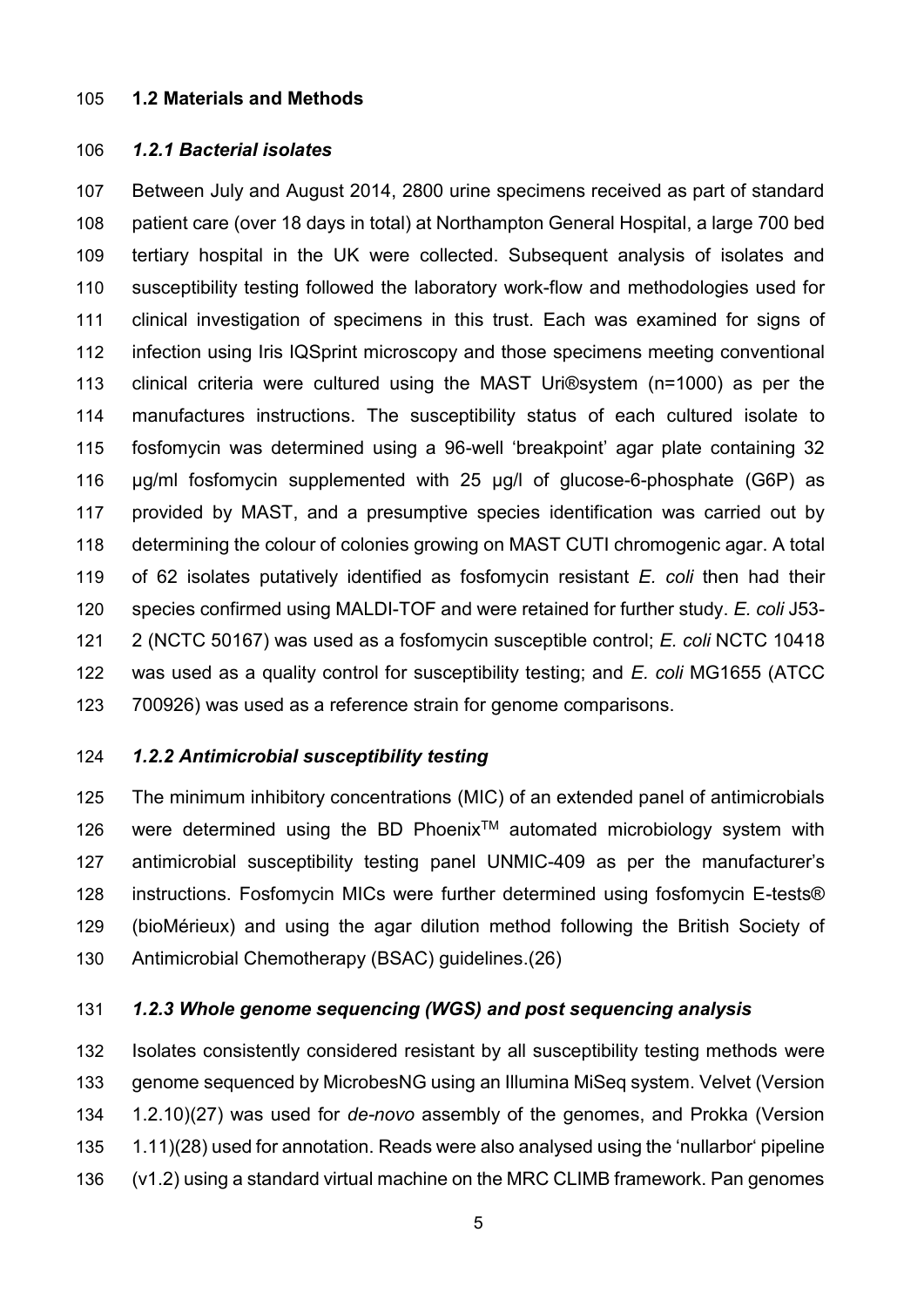were generated using 'roary' (v8.0), SNPs called with 'snippy' (v3.0) and antibiotic resistance genes and mutations identified using 'ARIBA' (v2.8.1). Trees were visualised with 'Phandango'. All packages used default parameters unless stated otherwise. The Centre for Genomic Epidemiology [\(http://www.genomicepidemiology.org/\)](http://www.genomicepidemiology.org/) provided software for interrogation of genomes for multi-locus sequence type (MLST), *E. coli* serotype, plasmid replicons and resistance associated genes (ResFinder); the Comprehensive Antibiotic Resistance Database (CARD) was additionally used to seek resistance determinants.(29)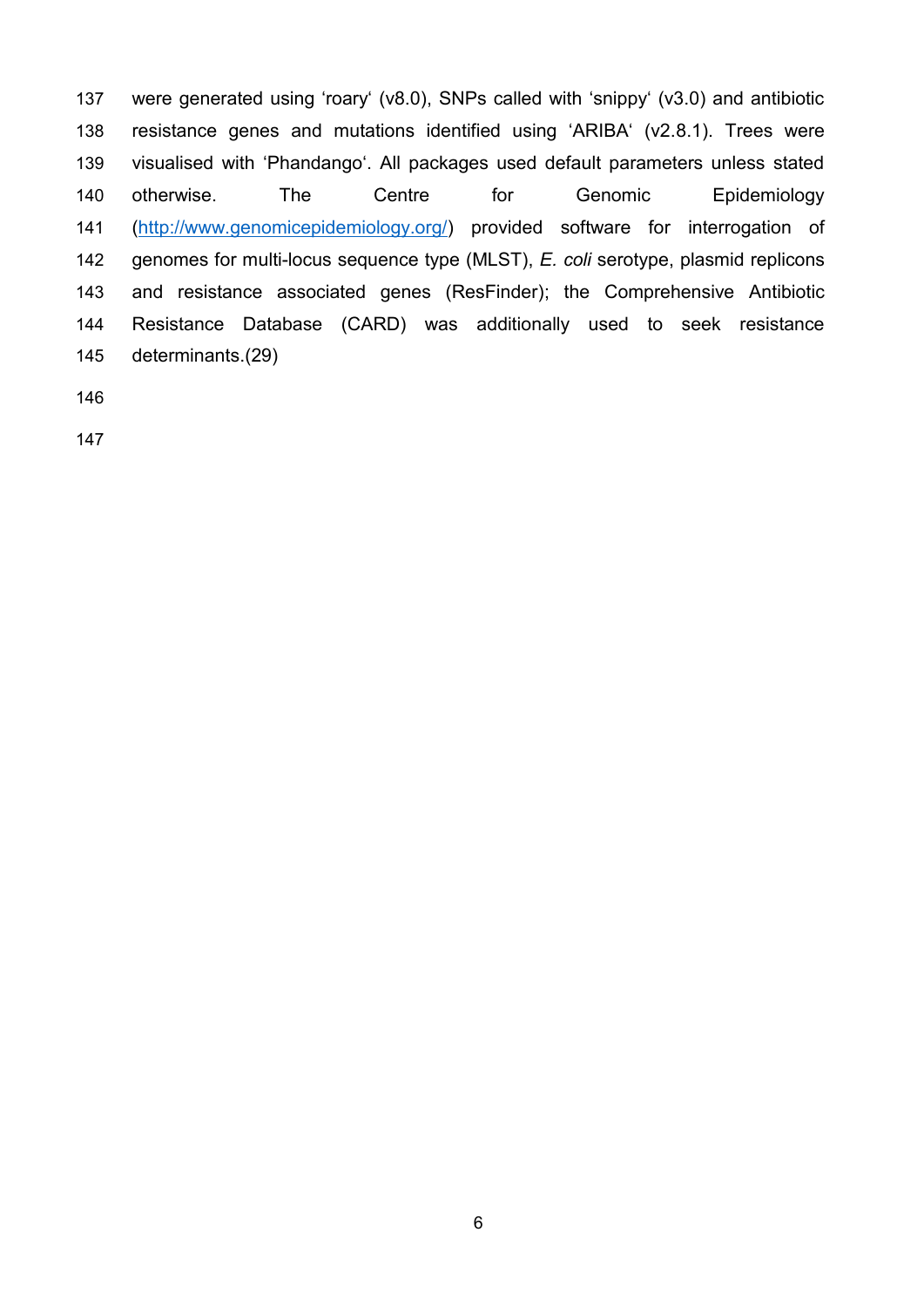### **1.3 Results**

*1.3.1 Fosfomycin resistance in UTI isolates using MAST urisystem*

 From 1000 UTI culture positive isolates, 657 were confirmed as *E. coli* and 62 (9.5%) were deemed fosfomycin resistant using breakpoint plates on the MAST Uri®system, with growth on ≥80% of the culture well indicating an MIC >32 µg/ml.

#### *1.3.2 Determination of fosfomycin minimum inhibitory concentrations*

#### *1.3.2.1 Fosfomycin MICs using BD PhoenixTM*

155 Using an automated micro-broth dilution method (BD Phoenix<sup>™</sup>) 53/62 *E. coli*  isolates (85.5%) were found to have fosfomycin MICs of <16 µg/ml, three isolates had an MIC of 32 µg/ml (4.8%) and six isolates had an MIC of 64 µg/ml (9.7%). Therefore only six isolates showed concordance with data from the MAST Uri®System, and were deemed resistant using BD interpretative software (Epicentre<sup>TM</sup>) with EUCAST breakpoints (>32  $\mu$ g/ml).(30)

#### *1.3.2.2 Fosfomycin MICs using E-tests*

 Due to the discrepancy between micro-broth dilution and breakpoint plate MIC methods, E-tests were used as an alternative method for measuring fosfomycin MICs. Two susceptible control strains, *E. coli* J53-2 and *E. coli* NCTC-10418 grew with definitive zones of inhibition, revealing MICs of 0.25 µg/ml. Similarly, six selected isolates deemed resistant using the MAST Uri®system but susceptible using the 167 micro-broth dilution (BD Phoenix<sup>TM</sup>) were found to be sensitive to fosfomycin using E-tests; each growing with a single defined zone of inhibition and MICs ranging from 0.19-0.75 µg/ml (Table 1).

170 All the isolates deemed resistant by both Mast Uri®system and BD Phoenix<sup>™</sup> were also categorised as resistant using E-test. Despite agreement of a resistance interpretation between the three methods, there was little concordance between the specific MICs determined by E-tests and the micro-broth dilution method (Table 1).

 Of note was the difficulty in reading and interpreting E-tests. In each test a small number of single colonies were observed within the clearance zone. As recommended by others who have recorded the same phenomenon,(31) these colonies were excluded from the E-test interpretation. Five isolates had a visible 'intermediate' zone of noticeably less dense growth, presenting two possible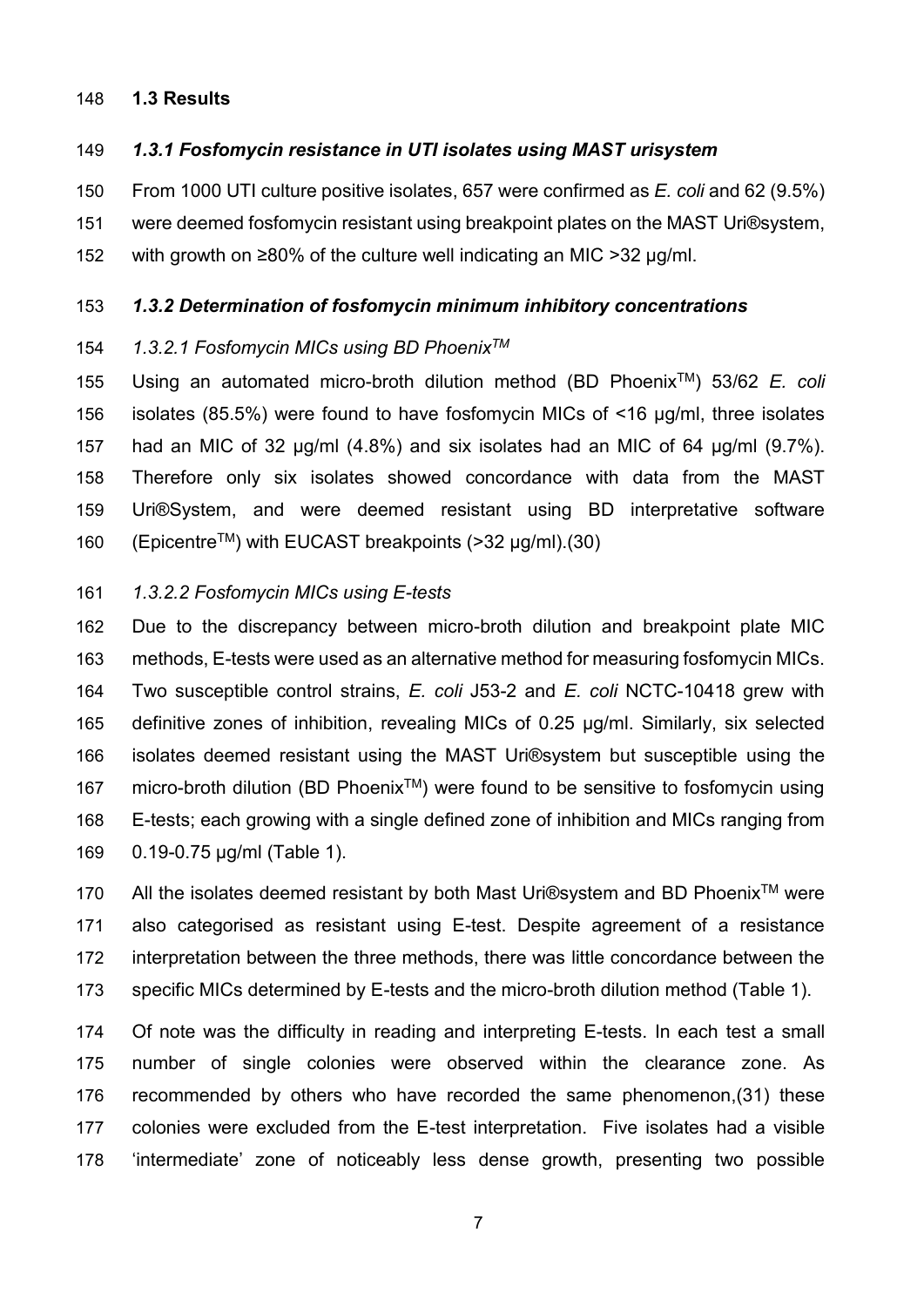interpretations. Due to the semi-confluent nature of the growth in these regions they were not included in the zone of inhibition when reading the strips (Table 1).

## *1.3.3.3 Investigation of fosfomycin MICs using modified agar dilution*

 To further explore the differing growth phenotypes when using E-tests, a modified agar dilution method was used whereby colonies were streaked on agar containing different concentrations of fosfomycin and their growth observed. For the control 185 organisms and six Phoenix<sup>TM</sup>/E-test determined fosfomycin susceptible organisms, either no growth, or single colony/scanty growth was observed on agar containing a 187 low concentration of fosfomycin  $(≤ 16 µg/ml)$ . Each of the nine resistant isolates cultured on a low concentration of fosfomycin produced uniform colony morphologies; when grown in the presence of higher concentrations of fosfomycin however each produced a 'dual colony' growth phenotype.

### *1.3.4 Characterisation of selected E. coli isolates*

 WGS was used to characterise eight of the consistently fosfomycin resistant isolates and two, randomly selected susceptible isolates. Fosfomycin resistance was present in several different *E. coli* sequence types (6 different STs were seen in the 8 resistant isolates, ST131 was the only ST seen more than once) indicating that resistance was not distributed due to clonal expansion of one strain (Figure 1 and Table 2). The *E. coli* sequence types found in this study include those previously reported as common in UTI isolates in the UK; ST69, 73, 95 and 131.(32)

 Each of the ten isolates were further characterised by investigating their antibiogram, determined from their susceptibility profile to antimicrobials used in the treatment of UTIs; and by interrogating WGS for genes and mutations known to confer antimicrobial resistance (Table 2). Ampicillin resistance was detected in 8/10 isolates, accompanied with the *in-silico* detection of *bla*TEM-1B. Sulfamethoxazole resistance in 5/10 isolates corresponded with the detection of a *dfrA* gene and with either *sul1* or *sul2*. Aminoglycoside resistance genes were identified in five of the isolates; of note was a ST131 isolate possessing gentamicin resistance gene *aac(3)-IId* along with a ciprofloxacin resistance conferring mutation in *gyrA.*

 The *in-silico* analysis also showed the presence of many common *Enterobacteriaceae* plasmid replicons including those of incompatibility group, IncF, IncQ, IncX1, IncB/O/K/Z and plasmids from the group Col and Col156. Using CARD, Resfinder and manual searches, no *fos-*like genes were detected in any of the strains,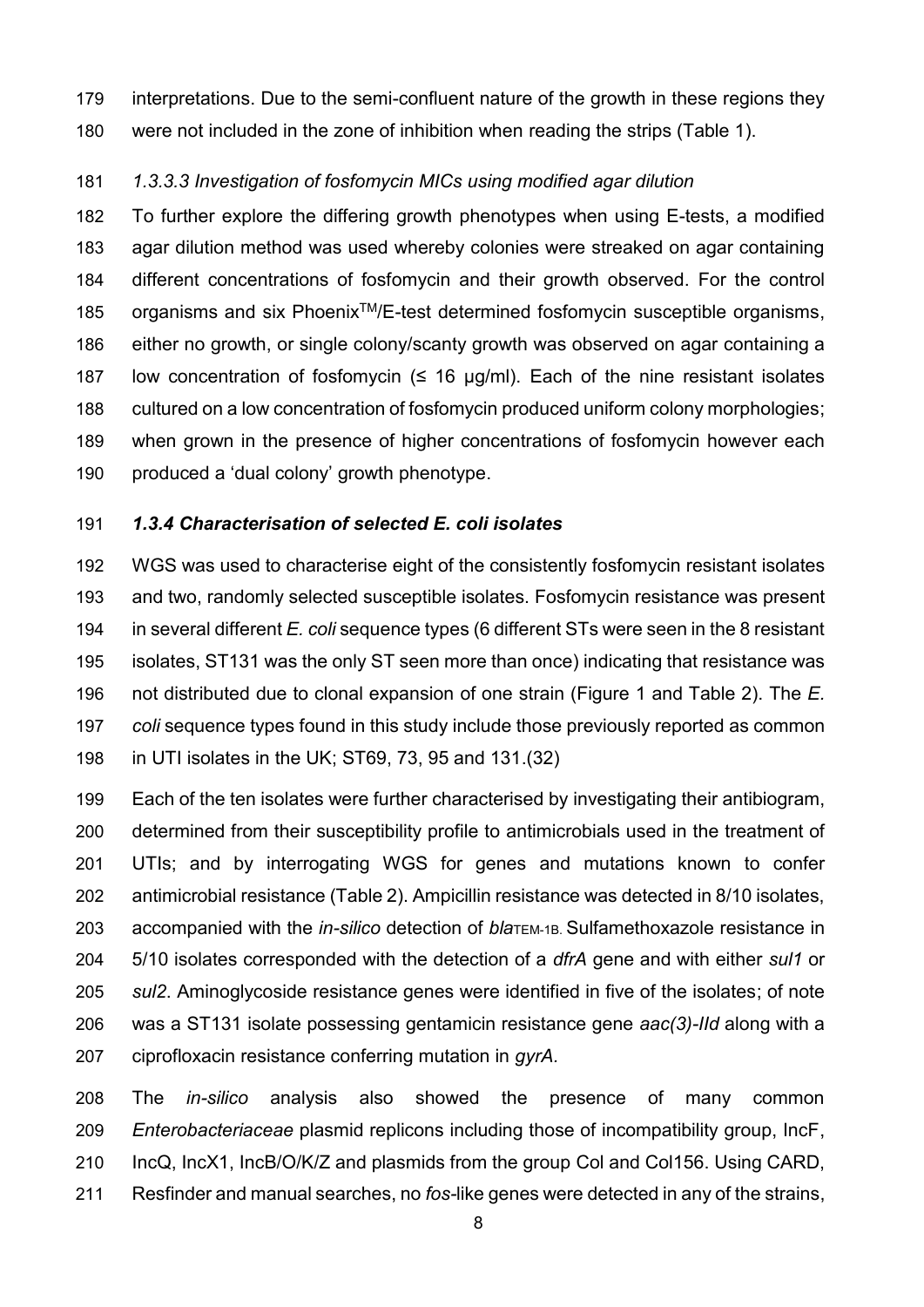suggesting an absence of known plasmid based transferrable fosfomycin resistance 213 genes in the resistant isolates.

### *1.3.5 Amino-acid variation in proteins associated with fosfomycin resistance*

 For each of the ten sequenced isolates, amino-acid changes or mutations in known fosfomycin resistance genes *murA, glpT, uhpT, uhpA, ptsI* and *cyaA* were identified from the WGS using *E. coli* MG1655 as a reference (Table 3). No *murA* changes were identified in any of the fosfomycin resistant isolates, a single substitution of Val389Ile was found in susceptible isolate, MU723432.

 All sequenced isolates were found to have a Glu448Lys change in GlpT when compared to MG1566. Fosfomycin resistant isolate MU721372 had an additional three substitutions of Leu297Phe, Thr348Asn, Glu443Gln, however susceptible isolate MU724857 also had a second GlpT change of Ala16Thr.

 No amino-acid changes in the sequence of UhpT were identified in fosfomycin susceptible isolates; however, 5/8 resistant isolates had changes in this protein. In MU720214, both *uhpT* and *uhpA* were completely absent. Comparative analysis against other *E. coli* genomes showed the presence of a phage integrase gene adjacent to the *uhpT-uhpA* region within the assembled contig, suggestive of a deletion event. Isolate MU720350 had two amino-acid changes at positions 31 and 39 predicted to confer premature stop codons leading to a truncated protein; four strains had a Glu350Gln amino-acid substitution; and MU723240 had additional substitutions of Tyr32Asn and Arg325Leu.

 Only three isolates had changes in the *uhpA* gene, a deletion in MU720214, an Arg46Cys substitution in susceptible isolate MU724857, and substitutions Arg14Gly and Ala110Ser in fosfomycin resistant isolate MU721372 (Table 3).

 When examining genes that affect levels of intracellular cAMP, all the isolates had the substitution of Arg367Lys in PtsL and Asn142Ser in CyaA when compared to MG1655; both changes are well represented in many *E. coli*. Two further substitutions were identified in PtsL, Val25Ile in two of the resistant isolates (MU723051 and MU723320) and Ala306Thr in one resistant (MU720214) and one susceptible *E. coli* (MU724857). The amino-acid sequences of CyaA in each isolate fell broadly into two groups, those with a single Asn142Ser change when compared to MG1655 (n=4), and those with ≥3 additional amino-acid substitutions (Ser352Thr, Ala349Glu, Ser356Lys, Gly359Glu and Ile514Val) (n=5 Table3) both containing susceptible and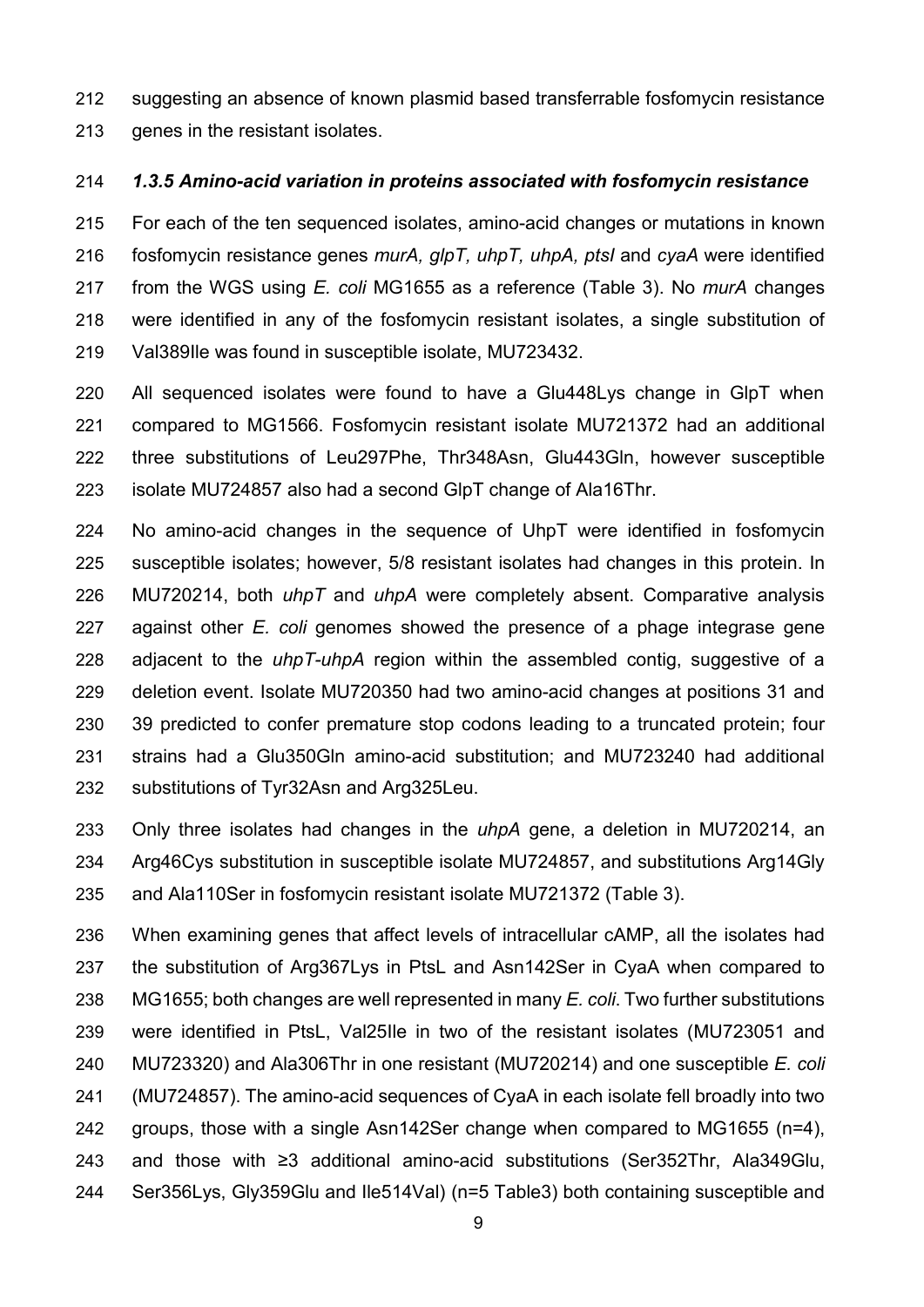resistant isolates. These amino-acid substitutions appeared to correlate more closely with sequence type than with fosfomycin susceptibility status and were found commonly in other *E. coli* strains.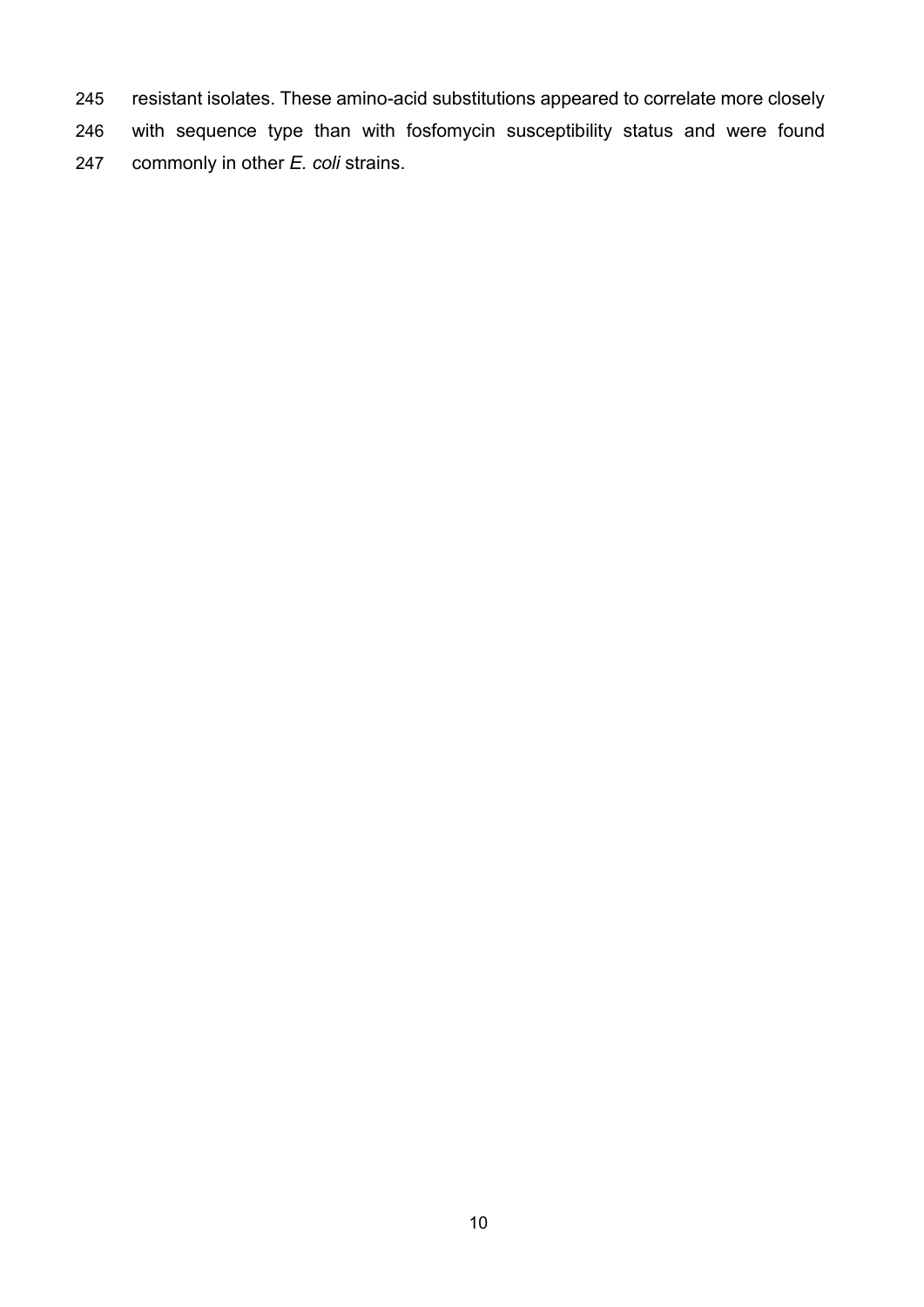#### **1.4 Discussion**

 To investigate the extent of fosfomycin resistance in UTI isolates from routine clinical specimens, different methods available to distinguish susceptible and non- susceptible isolates using clinical laboratory protocols were explored. Use of 'breakpoint' plates on the MAST Uri®system for high throughput screening determined the prevalence of resistance (MIC ≥32 µg/ml) in *E. coli* isolates as 12%; a rate significantly higher than previously documented(33-35). However, on further examination using automated micro-broth dilution, only nine of these isolates were resistant (MIC ≥32 µg/ml). Furthermore, if CSLI guidelines had been applied none of the isolates would be deemed resistant, as each had an MIC below the breakpoint according to this scheme (S≤64, I=128 and R ≥256 μg/ml). (36, 37) Susceptibility interpretations from the E-test method corroborated the findings from micro-broth dilution, concordantly differentiating isolates deemed fosfomycin susceptible and resistance. Therefore, both these methods agree that only 1.3% of *E. coli* within the study should be regarded as fosfomycin resistant using current definitions; a prevalence more in line with findings of previous studies both globally and within the UK.(37, 38) The high prevalence of resistance recorded by the MAST Uri®system reflects a large number of false positive results (53/62) given the interpretive criteria followed. Whilst changes to fosfomycin susceptibility can occur relatively rapidly *in- vitro* it is infeasible that a significant number of isolates initially identified as resistant would have reverted to susceptibility in the time window of the laboratory investigations. There may also however have been some false-susceptible results 270 given the methodologies we used

 In the collection period, fosfomycin was not used in the trust or by community pharmacists in this area, therefore patient exposure to the drug is likely to have been low, and a 1.3% rate of resistance is likely to reflect spontaneous mutants which are in the wider population of *E. coli*. Given the reports of fosfomycin resistance incurring a significant fitness cost (10, 20) this level may be higher than expected given the probable lack of direct selection in this population.

 Lu *et al* (39) discussed the usefulness of disc-diffusion assays (39) in distinguishing fosfomycin susceptible and resistant isolates despite reports of single colony generation within the zone of inhibition.(31) A beneficial next step might be to directly compare micro-broth dilution and E-test methods to disc-diffusion assays to establish the most robust and practical method for determining fosfomycin susceptibilities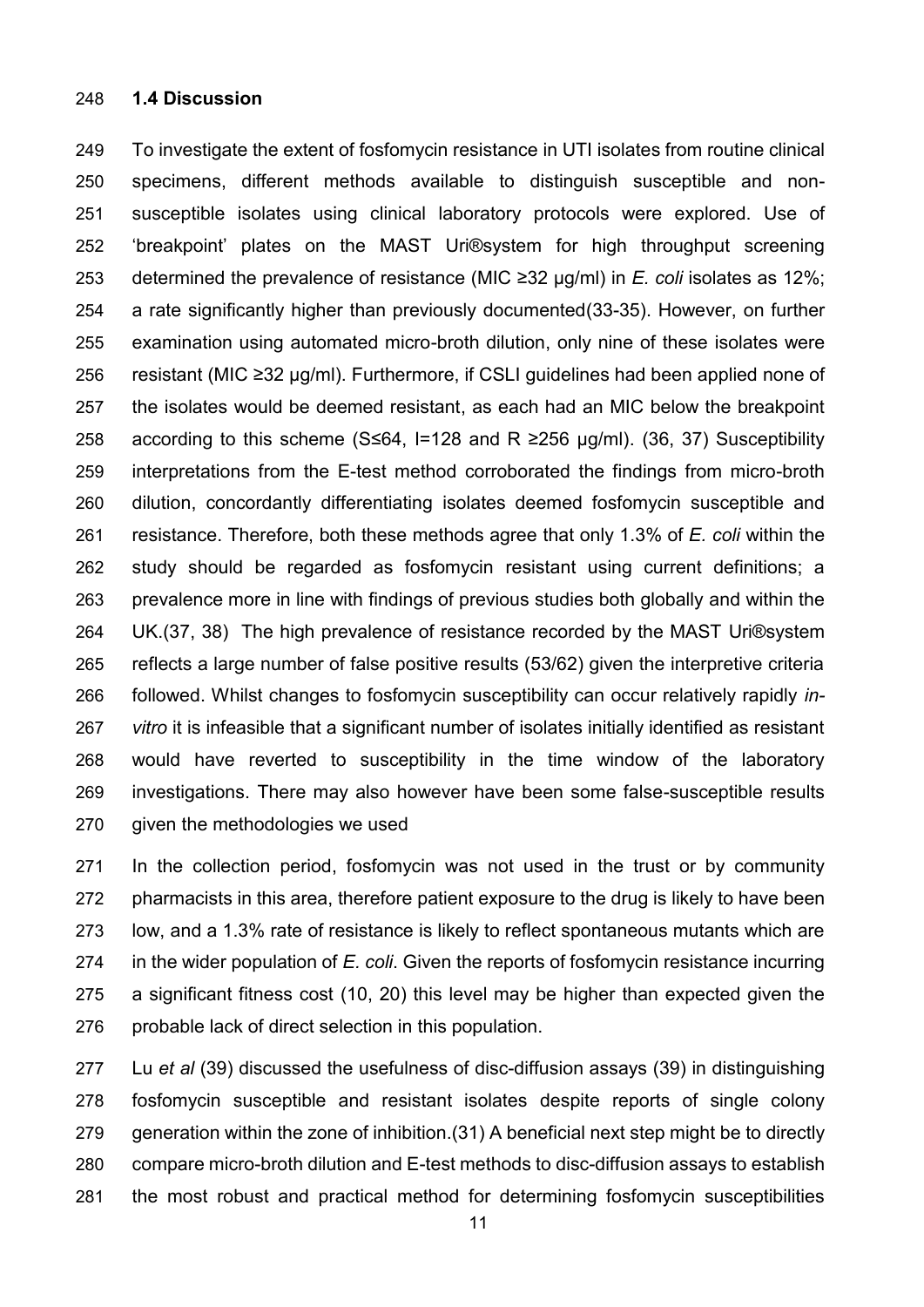within a clinical laboratory setting and to assess the reproducibility each method for those deemed susceptible and resistant. Interpretation of E-tests was obfuscated by an intermediate zone of growth, resembling in appearance a 'small' colony phenotype observed at higher concentrations of fosfomycin when isolates were streaked onto plates. A similar 'dual colony' phenomenon in the presence of fosfomycin has been described previously by Tsuruoka *et al.* who reported differences in growth and carbohydrate uptake between colony types.(21) In the present study, these distinct phenotypes were found to be transient and inconsistent, large and small colonies going on after passage to produce daughter colonies of both phenotypes in the presence of higher concentrations of fosfomycin (data not shown) further hindering interpretation of susceptibility testing.

 *In-silico* MLST and whole genome comparison of the fosfomycin resistant *E. coli* showed that the isolates were of diverse sequence-types, and that resistance and plasmid profiles differed in each isolate. Therefore, resistance had not disseminated in this population due to expansion of one clone. Examination of the mechanisms of resistance found no evidence for mobile elements being involved in fosfomycin resistance, the absence of any plasmid located *fos* genes suggests that resistance in these *E. coli* were due to chromosomal mutations. When examining sequences of genes known to contribute to fosfomycin resistance, no two isolates had the same set of substitutions or mutations. As in other studies, changes in GlpT and UhpT/UhpA transport systems responsible for uptake of fosfomycin were the most commonly identified; with 6/8 resistant organisms possessing amino-acid changes or deletions within these systems that were absent in the susceptible strains. This included the complete deletion of the *uhpT/uhpA* region; location of a premature stop codon predicted to lead to a truncated UhpT protein; and the commonly reported UhpT substitution Glu350Gln;(14, 40) all speculated to result in reduced uptake of fosfomycin. Substitutions in GlpT were less common in this study than other recent reports, only a single isolate (MU721372) accumulating many changes in this region. Of note is the Glu448Lys substitution, identified previously in other fosfomycin resistant isolates.(14) This change was identified in all the sequenced isolates when compared to MG1655, including those deemed susceptible, but was not found during a search of an extended panel of sequenced *E. coli* submitted to Genbank. This suggests that either this substitution does not confer resistance to fosfomycin, contradicting speculation by others;(14) or that it acts to reduce susceptibility, perhaps below our defined breakpoints in the absence of other changes within the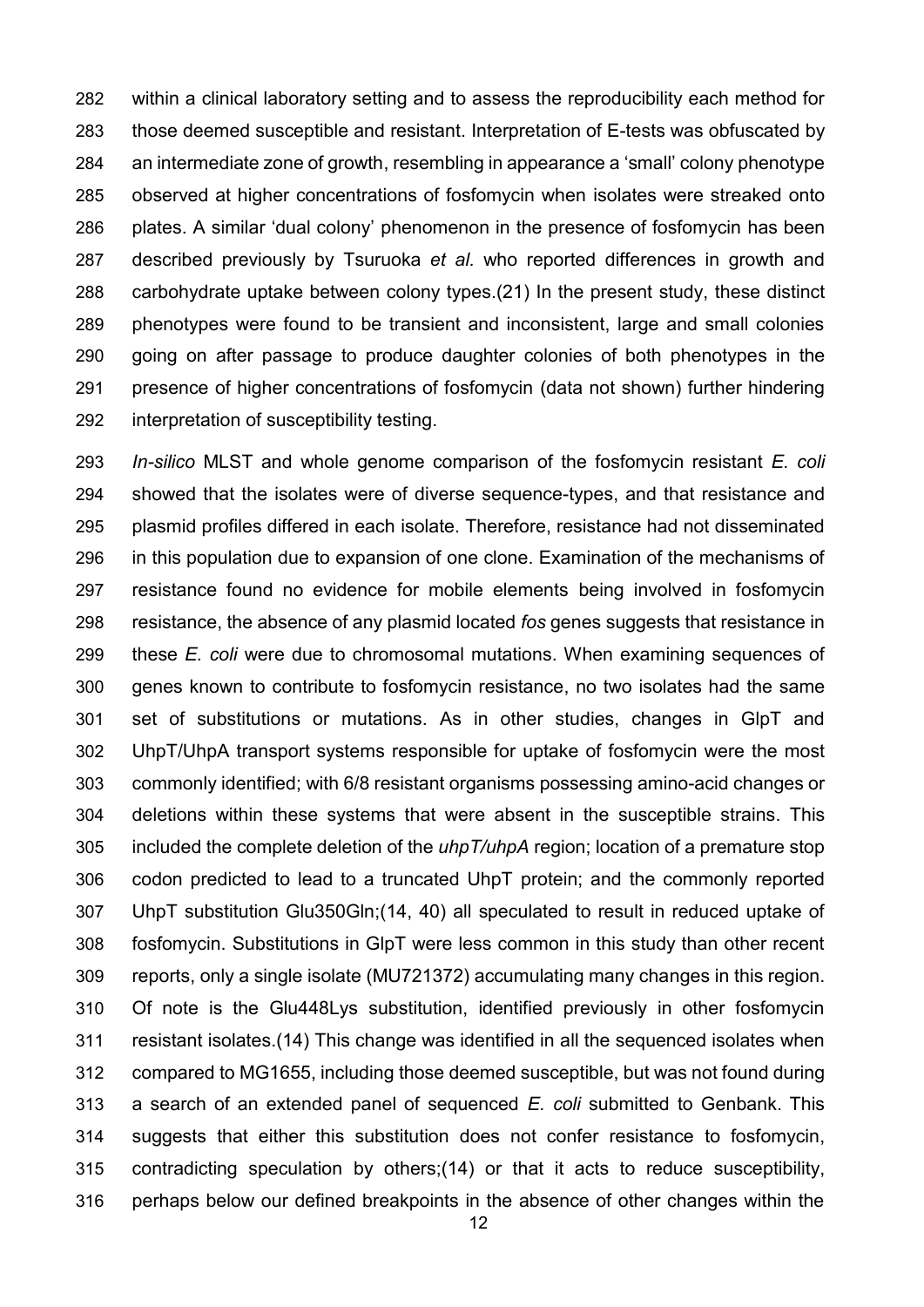protein. It may be that low-level changes to susceptibility account for why some isolates were deemed resistant using screening with the MAST Uri®system, whilst remaining sensitive using other testing methods.

 Only a single substitution (Val389Ile) was identified in MurA within the sequence of one of the susceptible isolates. Although the modification has been reported by others in fosfomycin resistant isolates,(40) its location outside the active site of this enzyme means its role in resistance is ambiguous. The role of changes in CyaA and PtsI proteins in this study is less clear. The amino-acid sequence of CyaA appeared to divide into two groups both with substitutions which can be found in other fosfomycin susceptible *E. coli.* This suggests that these changes may be unrelated to fosfomycin susceptibility but may correspond to the *E. coli* phylogeny.

 While many of the substitutions identified in this study have previously been linked to fosfomycin resistance by others, our detection of amino acid changes in both susceptible and non-susceptible strains raises doubts regarding their contribution to fosfomycin resistance. Mutations within the transport systems could be further investigated by growing these organisms on minimal media with or without glucose-6-phosphate or glycerol-3-phosphate to elucidate their functional status.

 The use of fosfomycin for treatment of UTIs and other infections is likely to increase. In this study, the prevalence of fosfomycin resistance in *E. coli* isolated from UTIs was found to be relatively low and resistant isolates were divergent. The identification of chromosomal based changes in genes associated with fosfomycin susceptibility, and the absence of *fos* genes on conjugative plasmids indicates that resistance in these isolates was not transferrable, and that co-location with other resistance genes did not appear to lead to co-selection. Therefore, in this setting fosfomycin remains a useful agent in the treatment of UTIs, equipping us with an extra option for hard to treat UTIs and providing an alternative to drugs such as carbapenems which may drive selection of resistant organisms further. Current methods to identify fosfomycin resistant *E. coli* isolates in urine can give very different results, there is a need for more consistency to accurately define real rates of resistance which is important in monitoring any evolution of resistance as fosfomycin use is likely to increase.

## **Acknowledgements**

 This work was carried out with the support of the staff in the microbiology department at Northampton General Hospital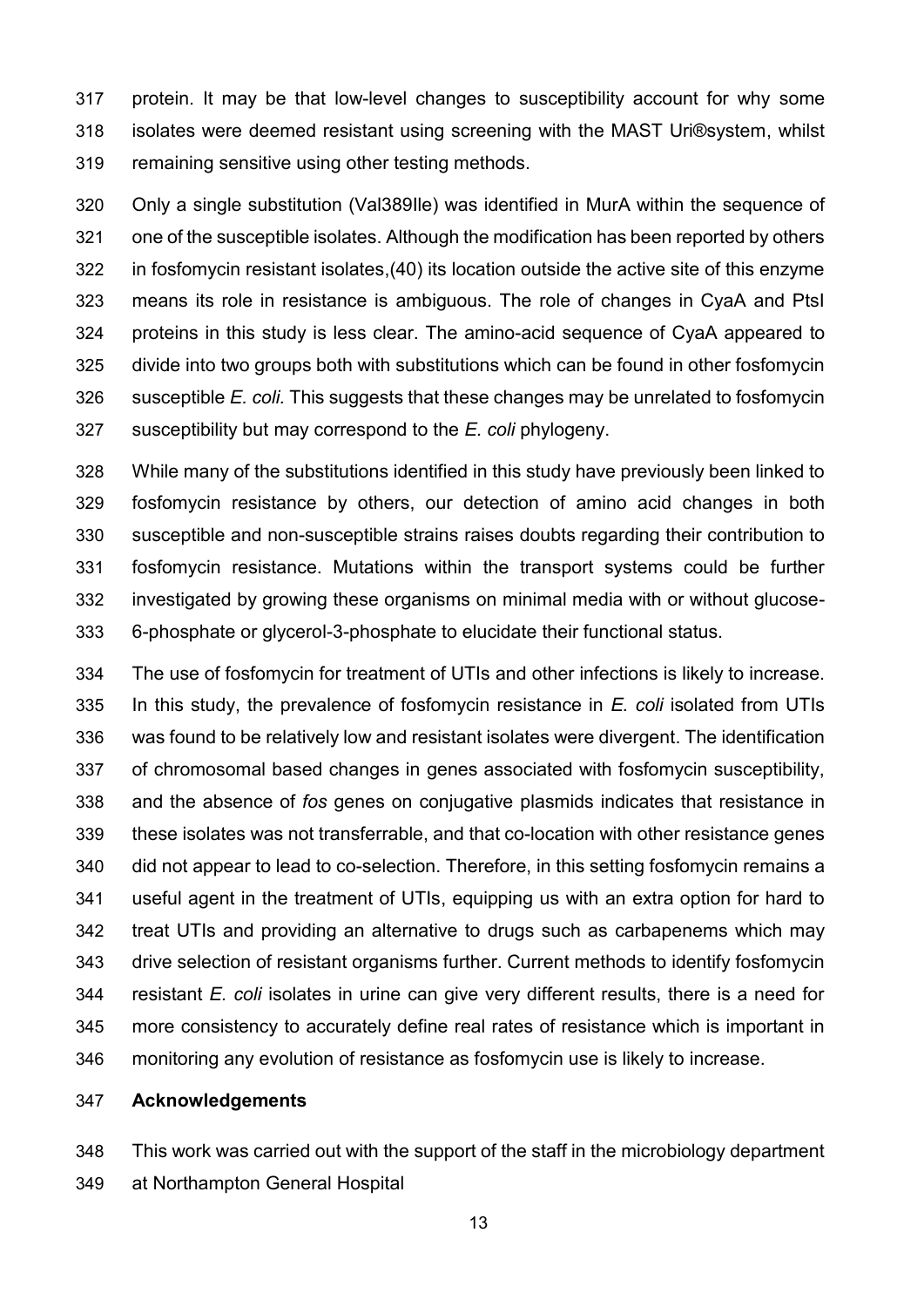- This work was supported by funding to JLC provided through a Microbiology Society Research Travel Grant Ref: RVG15/2. Sequencing, assembly and annotation of the genomes in this project was carried out by MicrobesNG (http://www.microbesng.uk), supported by the BBSRC (grant number BB/L024209/1) at the University of Birmingham. **Conflicts of interest**
- None to declare

- 
-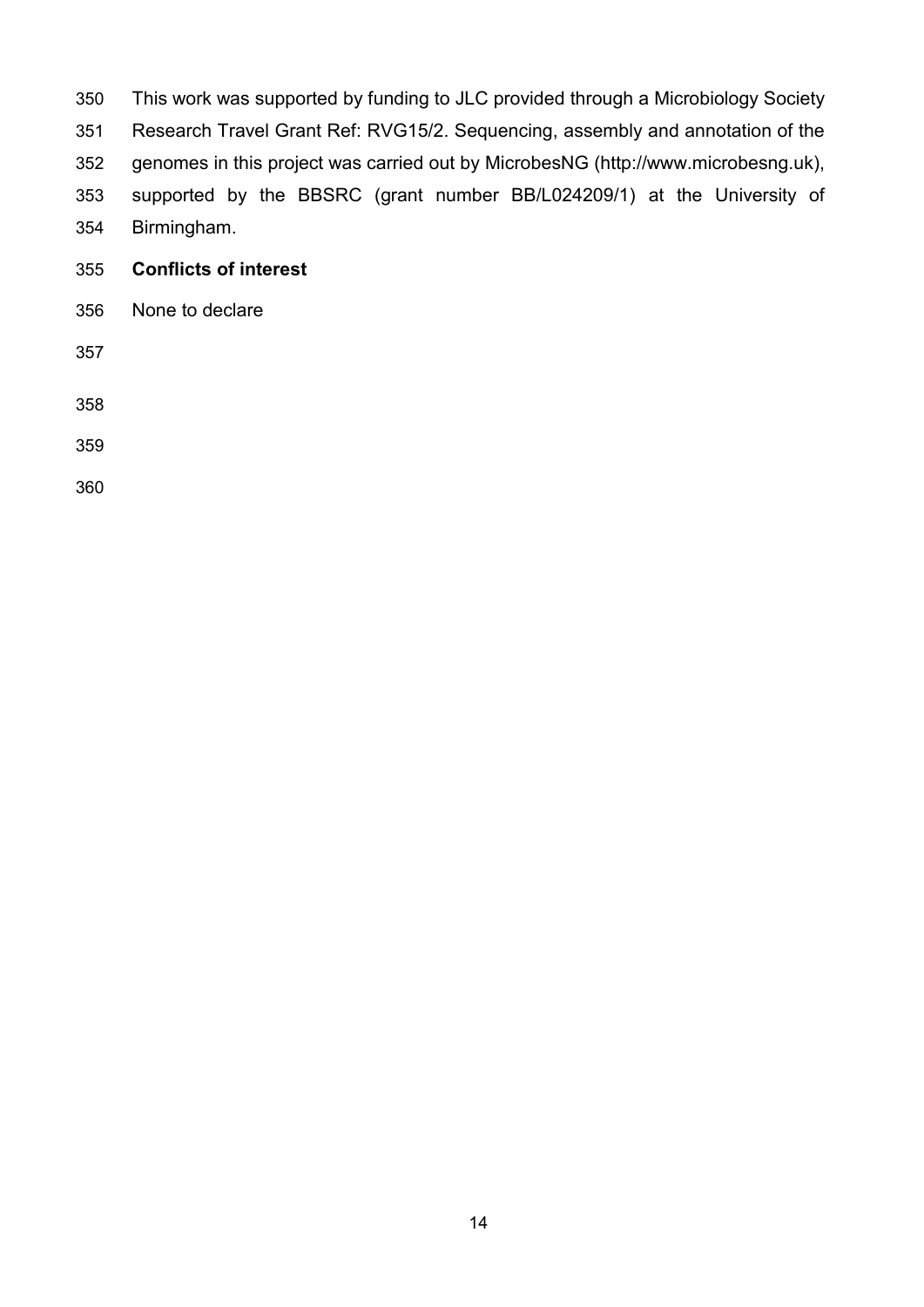## **References**

- 1. **Livermore DM.** 2009. Has the era of untreatable infections arrived? Journal of Antimicrobial Chemotherapy **64:**29-36.
- 2. **Falagas ME, Grammatikos AP, Michalopoulos A.** 2008. Potential of old- generation antibiotics to address current need for new antibiotics. Expert Rev Anti Infect Ther **6:**593-600.
- 3. **Michalopoulos AS, Livaditis IG, Gougoutas V.** 2011. The revival of fosfomycin. Int J Infect Dis **15:**E732-E739.
- 4. **Kahan FM, Kahan JS, Cassidy PJ, Kropp H.** 1974. Mechanism of action of fosfomycin (phosphonomycin). Ann N Y Acad Sci **235:**364-386.
- 5. **Alper MD, Ames BN.** 1978. Transport of antibiotics and metabolite analogs by systems under cyclic-amp control - positive selection of Salmonella-typhimurium-cya and crp mutants. Journal of Bacteriology **133:**149-157.
- 6. **Larson TJ, Ye SH, Weissenborn DL, Hoffmann HJ, Schweizer H.** 1987. Purification and characterization of the repressor for the sn-glycerol 3- phosphate regulon of escherichia-coli-k12. J Biol Chem **262:**15869-15874.
- 7. **Sonna LA, Ambudkar SV, Maloney PC.** 1988. THE MECHANISM OF
- GLUCOSE-6-PHOSPHATE TRANSPORT BY ESCHERICHIA-COLI. J Biol Chem **263:**6625-6630.
- 8. **Brown ED, Vivas EI, Walsh CT, Kolter R.** 1995. MurA (MurZ), the enzyme that catalyzes the first committed step in peptidoglycan biosynthesis, is essential in *Escherichia coli*. Journal of Bacteriology **177:**4194-4197.
- 9. **Falagas ME, Kastoris AC, Kapaskelis AM, Karageorgopoulos DE.** 2010. Fosfomycin for the treatment of multidrug-resistant, including extended- spectrum β-lactamase producing, Enterobacteriaceae infections: a systematic review. The Lancet Infectious Diseases **10:**43-50.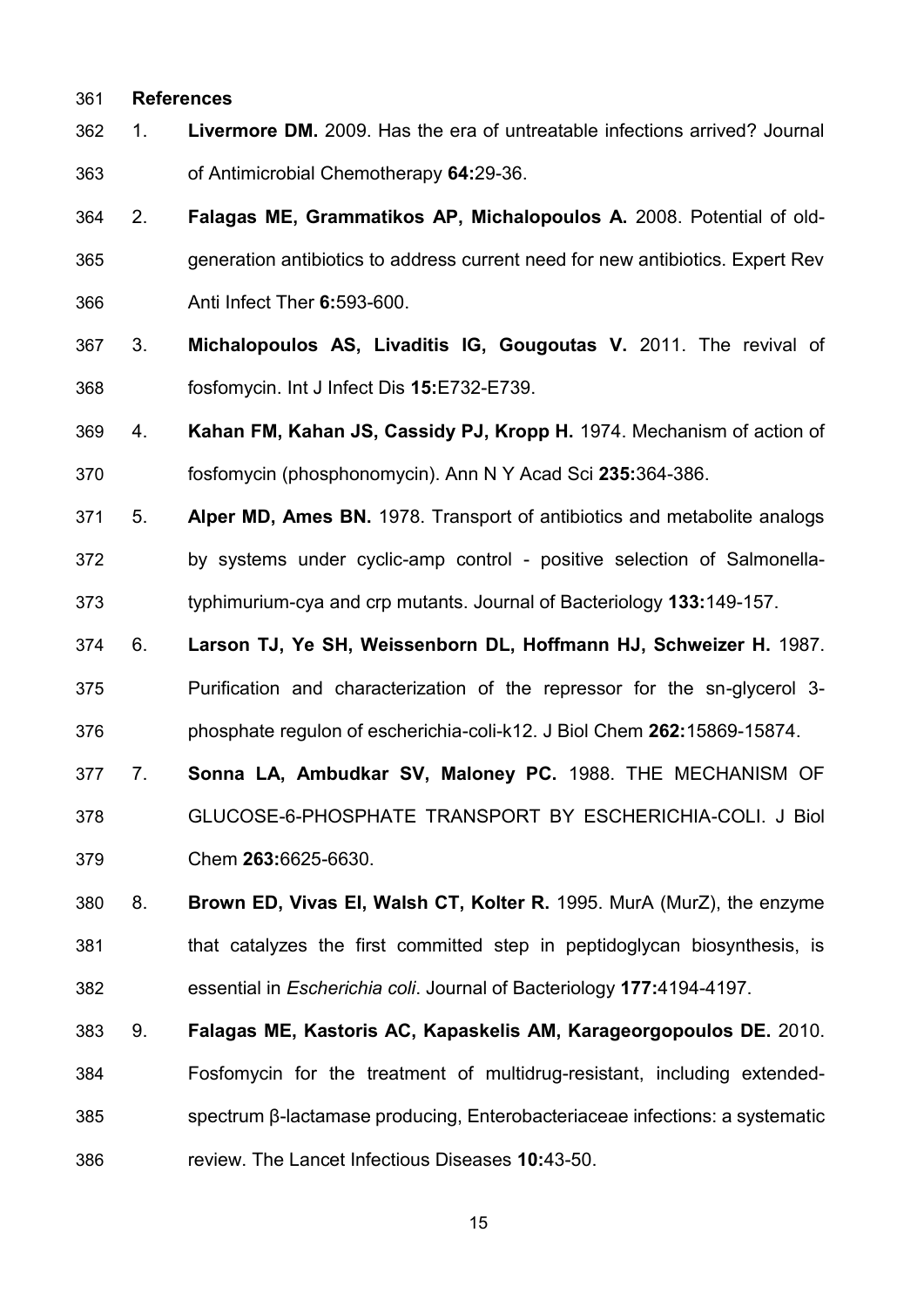- 10. **Castañeda-García A, Blázquez J, Rodríguez-Rojas A.** 2013. Molecular Mechanisms and Clinical Impact of Acquired and Intrinsic Fosfomycin Resistance, vol 2, p 217-236. Antibiotics.
- 11. **Cordaro JC, Melton T, Stratis JP, Atagun M, Gladding C, Hartman PE, Roseman S.** 1976. Fosfomycin resistance - selection method for internal and extended deletions of phosphoenolpyruvate - sugar phosphotransferase genes of salmonella-typhimurium. Journal of Bacteriology **128:**785-793.
- 12. **Kim DH, Lees WJ, Kempsell KE, Lane WS, Duncan K, Walsh CT.** 1996. Characterization of a Cys115 to Asp substitution in the Escherichia coli cell wall biosynthetic enzyme UDP-GlcNAc enolpyruvyl transferase (MurA) that confers resistance to inactivation by the antibiotic fosfomycin. Biochemistry **35:**4923-4928.
- 13. **Venkates.Ps, Wu HC.** 1972. Isolation and characterization of a phosphonomycin resistant mutant of *Escherichia coli* K-12. Journal of Bacteriology **110:**935-&.
- 14. **Takahata S, Ida T, Hiraishi T, Sakakibara S, Maebashi K, Terada S, Muratani T, Matsumoto T, Nakahama C, Tomono K.** 2010. Molecular mechanisms of fosfomycin resistance in clinical isolates of Escherichia coli. International Journal of Antimicrobial Agents **35:**333-337.
- 15. **Horii T, Kimura T, Sato K, Shibayama K, Ohta M.** 1999. Emergence of fosfomycin-resistant isolates of shiga-like toxin-producing Escherichia coli O26. Antimicrobial Agents and Chemotherapy **43:**789-793.
- 16. **Couce A, Briales A, Rodriguez-Rojas A, Costas C, Pascual A, Blazquez**

 **J.** 2012. Genomewide Overexpression Screen for Fosfomycin Resistance in Escherichia coli: MurA Confers Clinical Resistance at Low Fitness Cost. Antimicrobial Agents and Chemotherapy **56:**2767-2769.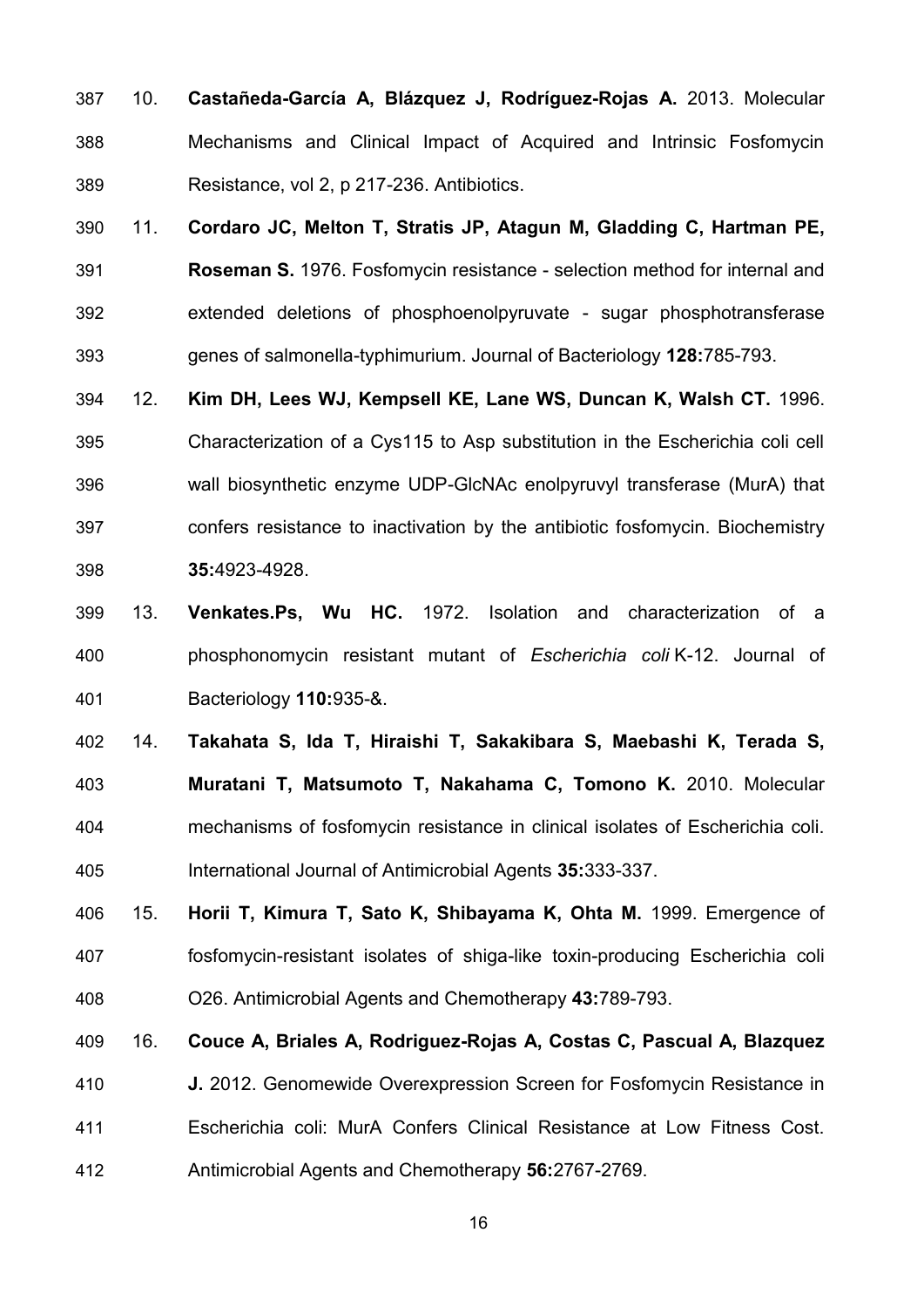- 17. **Mendes AC, Rodrigues C, Pires J, Amorim J, Ramos MH, Novais A, Peixe**
- **L.** 2016. Importation of Fosfomycin Resistance fosA3 Gene to Europe. Emerg Infect Dis **22:**346-348.
- 18. **Rigsby RE, Fillgrove KL, Beihoffer LA, Armstrong RN.** 2005. Fosfomycin resistance proteins: A nexus of glutathione transferases and epoxide hydrolases in a metalloenzyme superfamily, p 367-379. *In* Sies H, Packer L (ed), Gluthione Transferases and Gamma-Glutamyl Transpeptidases, vol 401. Elsevier Academic Press Inc, San Diego.
- 19. **Fillgrove KL, Pakhomova S, Newcomer ME, Armstrong RN.** 2003. Mechanistic diversity of fosfomycin resistance in pathogenic microorganisms. Journal of the American Chemical Society **125:**15730-15731.
- 20. **Nilsson AI, Berg OG, Aspevall O, Kahlmeter G, Andersson DI.** 2003. Biological costs and mechanisms of fosfomycin resistance in Escherichia coli. Antimicrobial Agents and Chemotherapy **47:**2850-2858.
- 21. **Tsuruoka T, Yamada Y.** 1975. Characterization of spontaneous fosfomycin (phosphonomycin) resistant cells of *Escherichia* coli B *in-vitro*. J Antibiot (Tokyo) **28:**906-911.
- 22. **Schito GC.** 2003. Why fosfomycin trometamol as first line therapy for uncomplicated UTI? International journal of antimicrobial agents **22 Suppl 2:**79-83.
- 23. **Popovic M, Steinort D, Pillai S, Joukhadar C.** 2010. Fosfomycin: an old, new friend? European Journal of Clinical Microbiology & Infectious Diseases **29:**127-142.
- 24. **Patel SS, Balfour JA, Bryson HM.** 1997. Fosfomycin tromethamine A review of its antibacterial activity, pharmacokinetic properties and therapeutic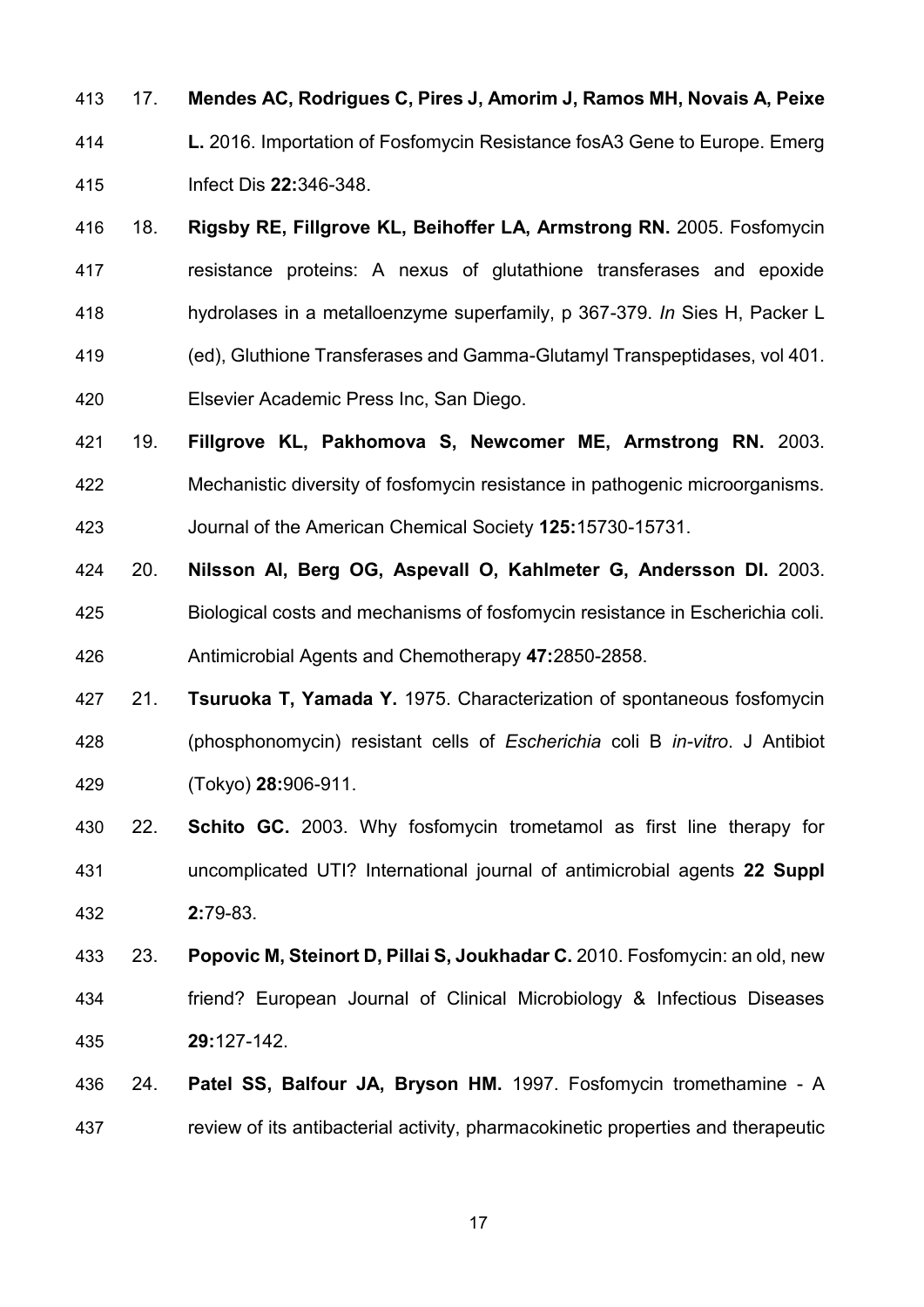- efficacy as a single-dose oral treatment for acute uncomplicated lower urinary tract infections. Drugs **53:**637-656.
- 25. **Centre HHaSci.** 2014. Prescription cost analyis England 2012/2013, Health and Social Care information centre. V1.0 (2013/2014).
- 26. **Andrews JM.** 2002. Determination of minimum inhibitory concentrations (vol 48, S1, pg 5, 2001). Journal of Antimicrobial Chemotherapy **49:**1049A-1049A.
- 27. **Zerbino DR.** 2010. Using the Velvet de novo assembler for short-read sequencing technologies. Current protocols in bioinformatics / editoral board, Andreas D Baxevanis [et al] **Chapter 11:**Unit 11.15.
- 28. **Seemann T.** 2014. Prokka: rapid prokaryotic genome annotation. Bioinformatics **30:**2068-2069.
- 29. **McArthur AG, Waglechner N, Nizam F, Yan A, Azad MA, Baylay AJ, Bhullar K, Canova MJ, De Pascale G, Ejim L, Kalan L, King AM, Koteva K, Morar M, Mulvey MR, O'Brien JS, Pawlowski AC, Piddock LJV, Spanogiannopoulos P, Sutherland AD, Tang I, Taylor PL, Thaker M, Wang WL, Yan M, Yu T, Wright GD.** 2013. The Comprehensive Antibiotic Resistance Database. Antimicrobial Agents and Chemotherapy **57:**3348- 3357.
- 30. **(EUCAST) TEcoast.** 2016. Breakpoint tables for the interpretation of MICs and zone diameters. Version 6.0; 2016. htpp:/[/www.eucast.org.](http://www.eucast.org/)

 31. **Pasteran F, Lucero C, Rapoport M, Guerriero L, Barreiro I, Albornoz E, Veliz O, Corso A.** 2012. Tigecycline and intravenous fosfomycin zone breakpoints equivalent to the EUCAST MIC criteria for Enterobacteriaceae. Journal of Infection in Developing Countries **6:**452-456.

 32. **Doumith M, Day M, Ciesielczuk H, Hope R, Underwood A, Reynolds R, Wain J, Livermore DM, Woodford N.** 2015. Rapid Identification of Major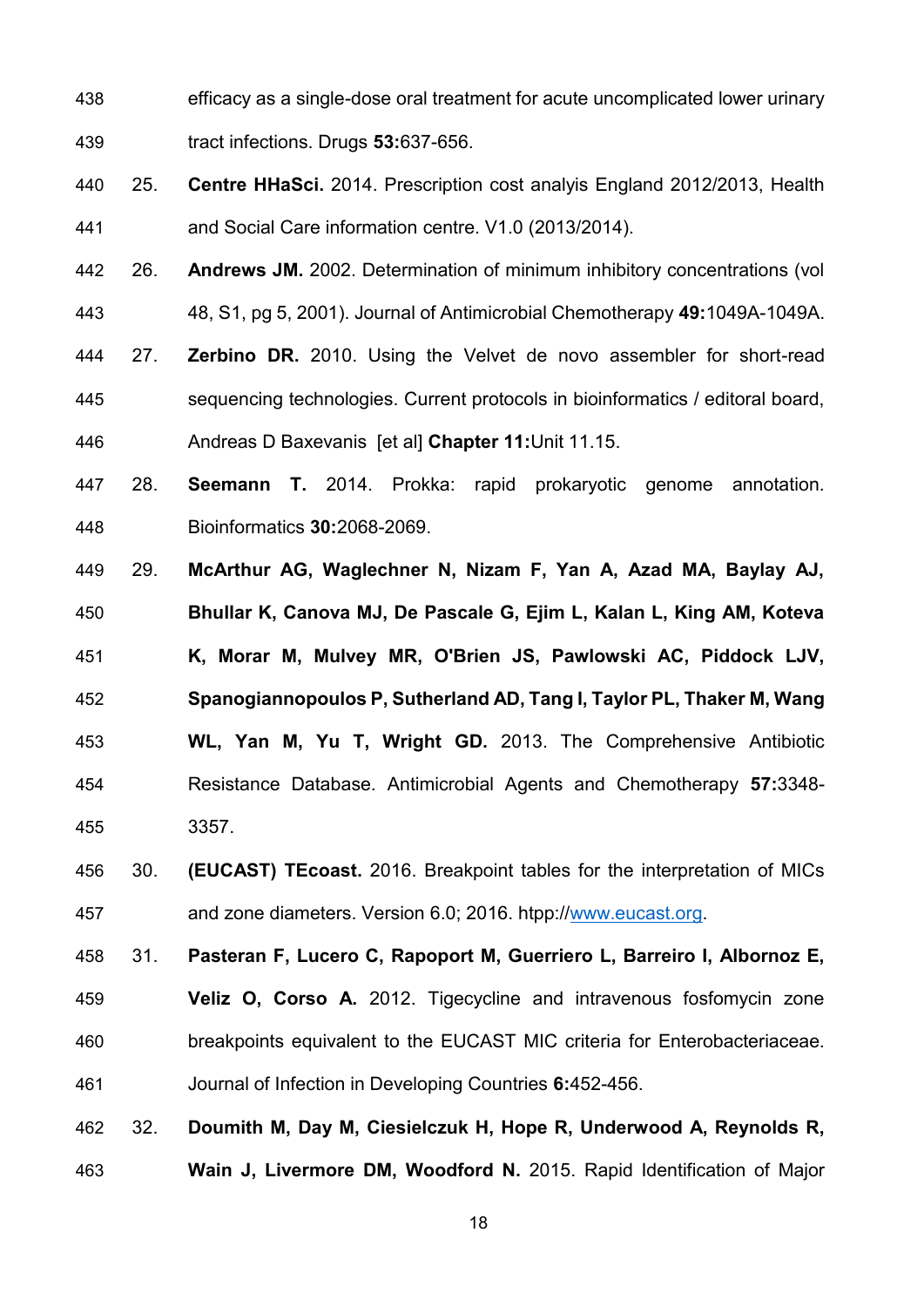- Escherichia coli Sequence Types Causing Urinary Tract and Bloodstream Infections. J Clin Microbiol **53:**160-166.
- 33. **Kahlmeter G.** 2003. An international survey of the antimicrobial susceptibility of pathogens from uncomplicated urinary tract infections: the ECO.SENS Project. Journal of Antimicrobial Chemotherapy **51:**69-76.
- 34. **Falagas ME, Maraki S, Karageorgopoulos DE, Kastoris AC, Mavromanolakis E, Samonis G.** 2010. Antimicrobial susceptibility of multidrug-resistant (MDR) and extensively drug-resistant (XDR) Enterobacteriaceae isolates to fosfomycin. International Journal of Antimicrobial Agents **35:**240-243.
- 35. **Maraki S, Samonis G, Rafailidis PI, Vouloumanou EK, Mavromanolakis E, Falagas ME.** 2009. Susceptibility of Urinary Tract Bacteria to Fosfomycin. Antimicrobial Agents and Chemotherapy **53:**4508-4510.
- 36. **Anonymous.** Clinical and Laboratory Standards Institute (2013) M100-S23 Performance Standards for Antimicrobial susceptibility testing; twenty-third information supplement; January 2013;
- [http://reflab.yums.ac.ir/uploads/clsi\\_m100-s23-2013.pdf.](http://reflab.yums.ac.ir/uploads/clsi_m100-s23-2013.pdf)
- 37. **Chin TL, MacGowan AP, Bowker KE, Elder F, Beck CR, McNulty C.** 2015. Prevalence of antibiotic resistance in Escherichia coli isolated from urine samples routinely referred by general practitioners in a large urban centre in south-west England. Journal of Antimicrobial Chemotherapy **70:**2167-2169.
- 38. **Chislett RJ, White G, Hills T, Turner DPJ.** 2010. Fosfomycin susceptibility among extended-spectrum-beta-lactamase-producing Escherichia coli in Nottingham, UK. Journal of Antimicrobial Chemotherapy **65:**1076-1077.
- 39. **Lu CL, Liu CY, Huang YT, Liao CH, Teng LJ, Turnidge JD, Hsueh PR.**  2011. Antimicrobial Susceptibilities of Commonly Encountered Bacterial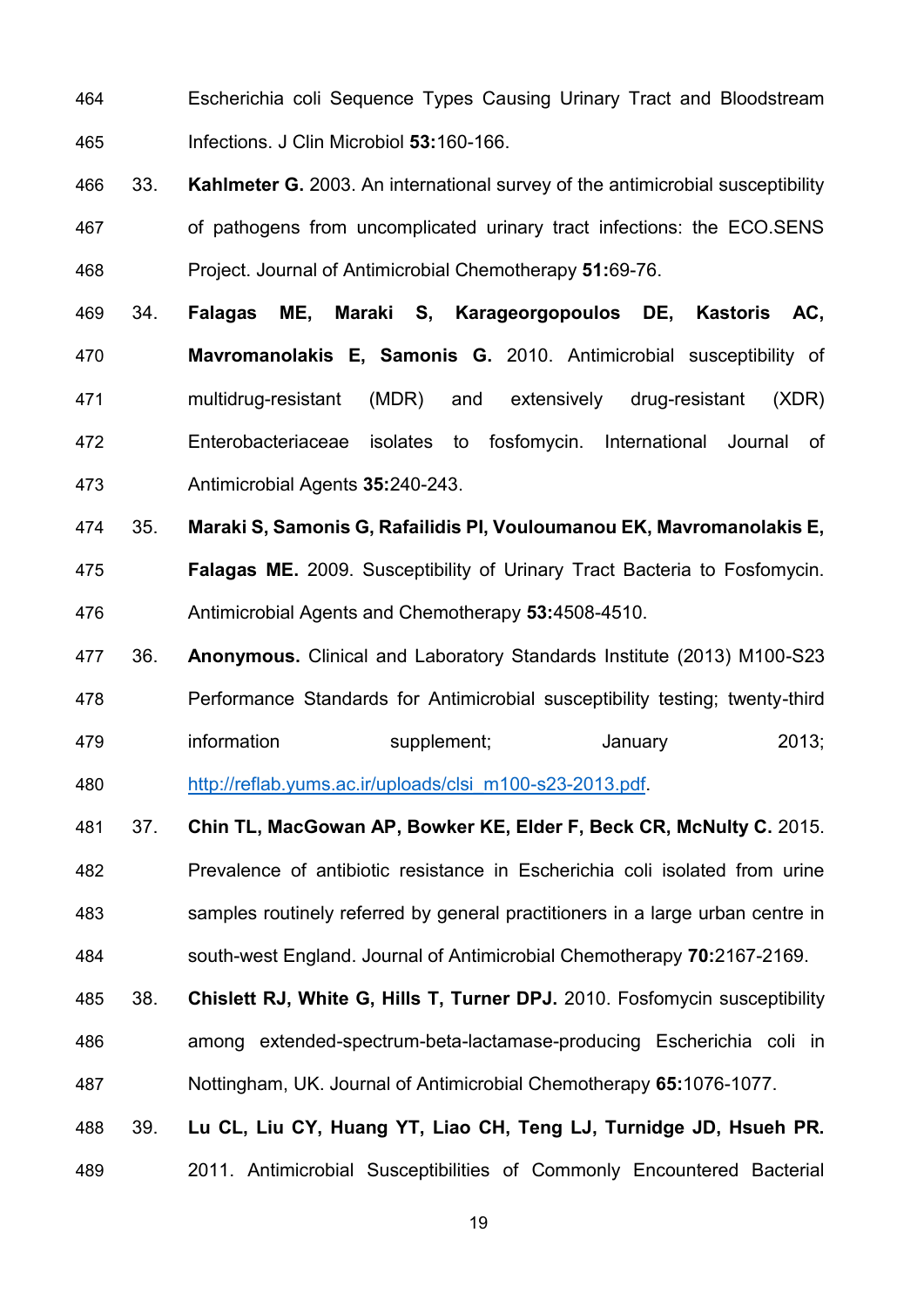- **Isolates to Fosfomycin Determined by Agar Dilution and Disk Diffusion** Methods. Antimicrobial Agents and Chemotherapy **55:**4295-4301.
- 40. **Li Y, Zheng B, Zhu SN, Xue F, Liu J.** 2015. Antimicrobial Susceptibility and Molecular Mechanisms of Fosfomycin Resistance in Clinical Escherichia coli Isolates in Mainland China. Plos One **10:**7.
-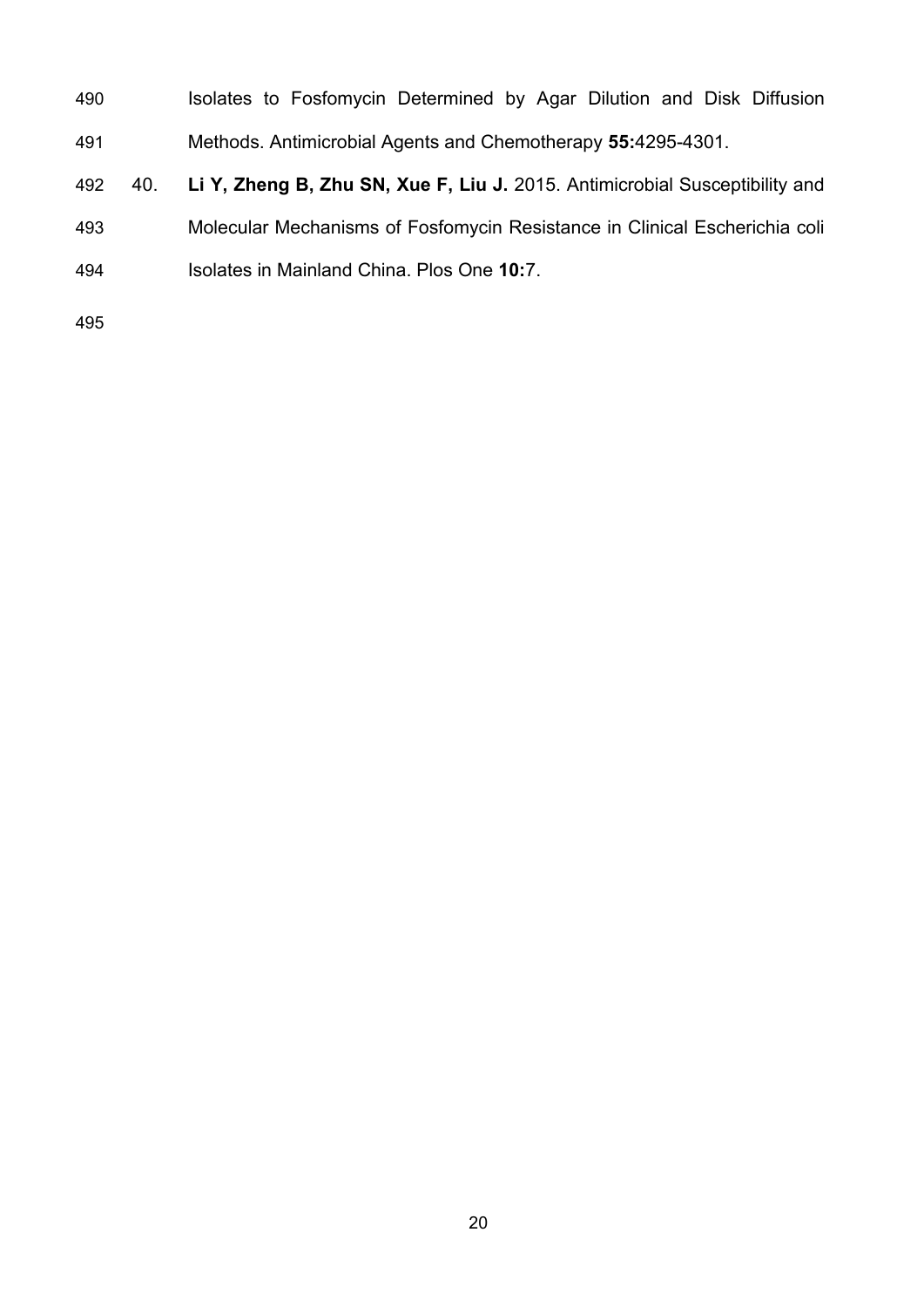| <b>Isolate</b>    | Fosfomycin MIC (µg/ml) |                   |          |  |  |  |  |
|-------------------|------------------------|-------------------|----------|--|--|--|--|
|                   | <b>MastUri</b>         | <b>BD Phoenix</b> | E-test   |  |  |  |  |
| MU721372          | $\geq 32$              | 64                | 512 (24) |  |  |  |  |
| MU723051          | $\geq 32$              | 64                | 384      |  |  |  |  |
| MU715908          | $\geq 32$              | 64                | 384 (98) |  |  |  |  |
| MU720214          | $\geq 32$              | 64                | 384 (48) |  |  |  |  |
| MU723320          | $\geq 32$              | 64                | 256      |  |  |  |  |
| MU723292          | $\geq 32$              | 64                | 192      |  |  |  |  |
| MU720350          | $\geq 32$              | 32                | 256      |  |  |  |  |
| MU723240          | $\geq 32$              | 32                | 256 (12) |  |  |  |  |
| MU720142          | $\geq 32$              | 32                | 96(4)    |  |  |  |  |
| MU723432          | $\geq 32$              | ~16               | 0.38     |  |  |  |  |
| MU724857          | $\geq 32$              | ~16               | 0.75     |  |  |  |  |
| MU719876          | $\geq 32$              | ~16               | 0.25     |  |  |  |  |
| MU724367          | $\geq 32$              | ~16               | 0.19     |  |  |  |  |
| MU725806          | $\geq$ 32              | ~16               | 0.5      |  |  |  |  |
| MU725463          | $\geq$ 32              | ~16               | 0.25     |  |  |  |  |
| <b>NCTC 10418</b> | ~16                    | ~16               | 0.25     |  |  |  |  |
| $J53-2$           |                        |                   | 0.25     |  |  |  |  |

## 496 **Table 1: Fosfomycin minimum inhibitory concentrations and growth characteristics**

497

498 MIC values in brackets represent interpretations of the E-test which include 'intermediate' growth within the zone of inhibition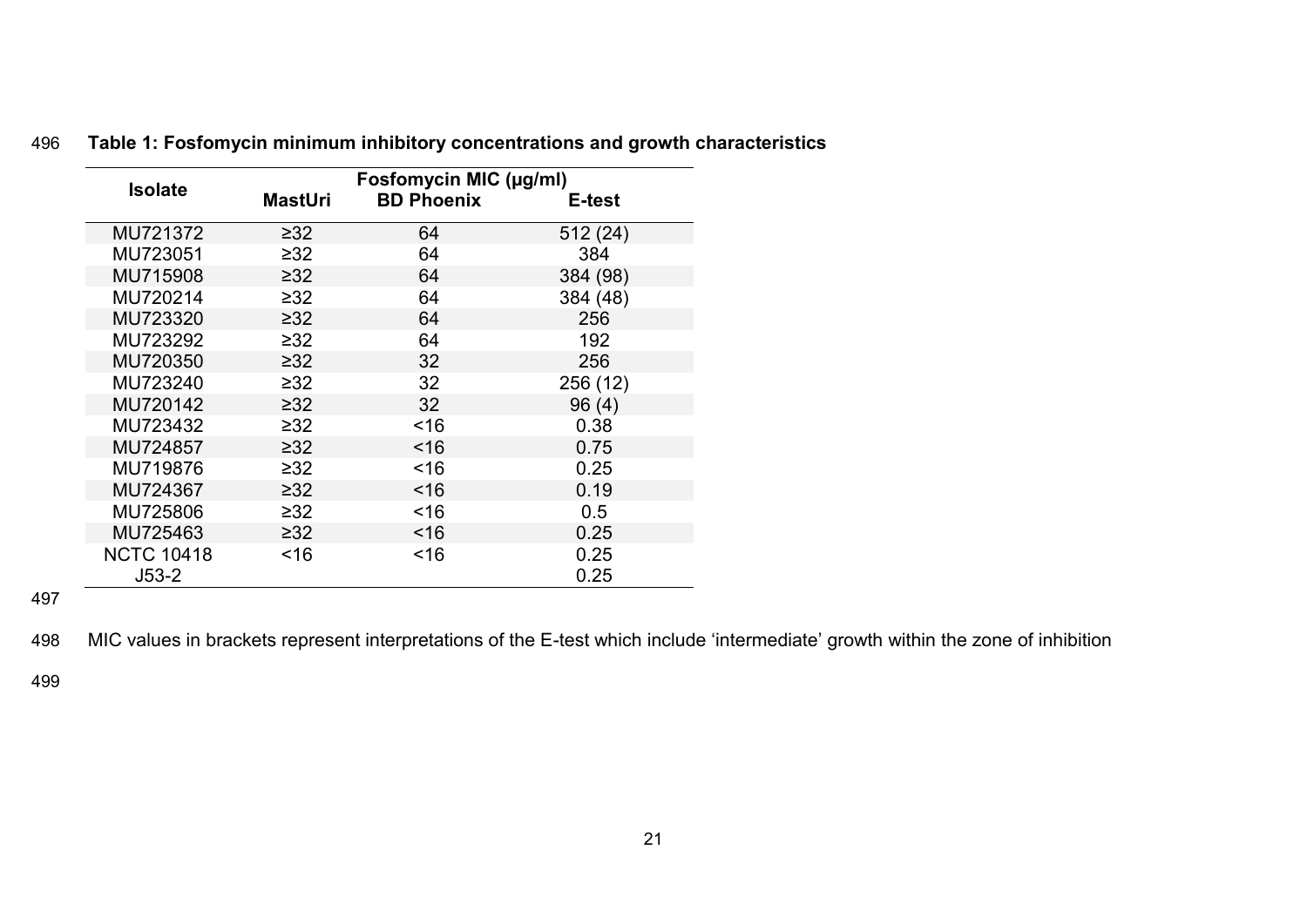## 500 **Table 2: Genotypic characterisation of selected** *E. coli* **isolates**

16

| <b>Isolate</b> | Fosfomycin           | <b>Serotype</b>             | <b>ST</b> | Antibiogram                       | <b>Resfinder/ CARD:</b>                                                                         | <b>Plasmid replicons</b>              |
|----------------|----------------------|-----------------------------|-----------|-----------------------------------|-------------------------------------------------------------------------------------------------|---------------------------------------|
|                | <b>MIC (Phoenix)</b> |                             |           | (Phoenix)                         | Presence of resistance genes                                                                    |                                       |
| MU721372       | $64 \mu g/ml$        | O17/O77:<br>H <sub>18</sub> | 69        | Fos, Amp, Trim                    | $blaTEM-1B$ , sul2, dfrA17, aph(6)lb,<br>$aph(3')$ lb,                                          | IncFII, IncFIB, Col156, IncQ1         |
| MU723051       | $64 \mu g/ml$        | O16:H5                      | 131       | Fos, Amp, Cefurox,<br>Gent, Cipro | $bla$ <sub>TEM-1B</sub> , aac(3)-IId, gyrA                                                      | IncFII, IncFIB, IncFIA                |
| MU715908       | $64 \mu g/ml$        | O111:H21                    | 40        | Fos                               |                                                                                                 |                                       |
| MU720214       | $64 \mu g/ml$        | O6:H1                       | 73        | Fos, Amp, Trim                    | $bla$ <sub>TEM-1B</sub> , sul1, dfrA5                                                           | IncFIB, Col156                        |
| MU723320       | $64 \mu g/ml$        | O16:H5                      | 131       | Fos, Amp                          | $b$ lа $_{\rm TEM\text{-}1B}$                                                                   | IncFII, IncFIB, Col156                |
| MU720350       | $32 \mu g/ml$        | O75:H5                      | 550       | Fos                               |                                                                                                 | IncFII, IncFIB, IncX1, Col156,<br>Col |
| MU723240       | $32 \mu g/ml$        | -:H4                        | 131       | Fos, Amp, Trim                    | bla <sub>TEM-1B</sub> sul1, dfrA17, aadA5,                                                      | IncFII, IncFIA                        |
| MU720142       | $32 \mu g/ml$        | O6:H31                      | 127       | Fos, Amp, Trim                    | bla <sub>TEM-1B</sub> , sul2, dfrA14, aph(3')lb,<br>$aph(6)$ lb                                 | IncFII, IncFIB, IncB/O/Z/K,<br>Col156 |
| MU723432       | $<$ 16 µg/ml         | O83:H33                     | 567       | Amp, Trim                         | $bla$ <sub>TEM-1B</sub> , sul <sub>2</sub> , dfrA8, dfrA14,<br>strB, $aph(3')$ lb, $aph(6)$ lb, | IncFII, IncFIB, IncFII(pCoo)          |
| MU724857       | $<$ 16 µg/ml         | O25:H4                      | 95        | Amp, Coamox,<br>PipTaz            | $b$ lа $_{\rm TEM\text{-}1B}$                                                                   | IncFII, ColpVC, IncFIB,<br>IncB/O/Z/K |

501 Fos, fosfomycin; Amp, ampicillin; Trim, trimethoprim; Coamox, coamoxiclav; Cefurox, cefuroxime; Cipro, ciprofloxacin; Gent, gentamicin; PipTaz, Tazocin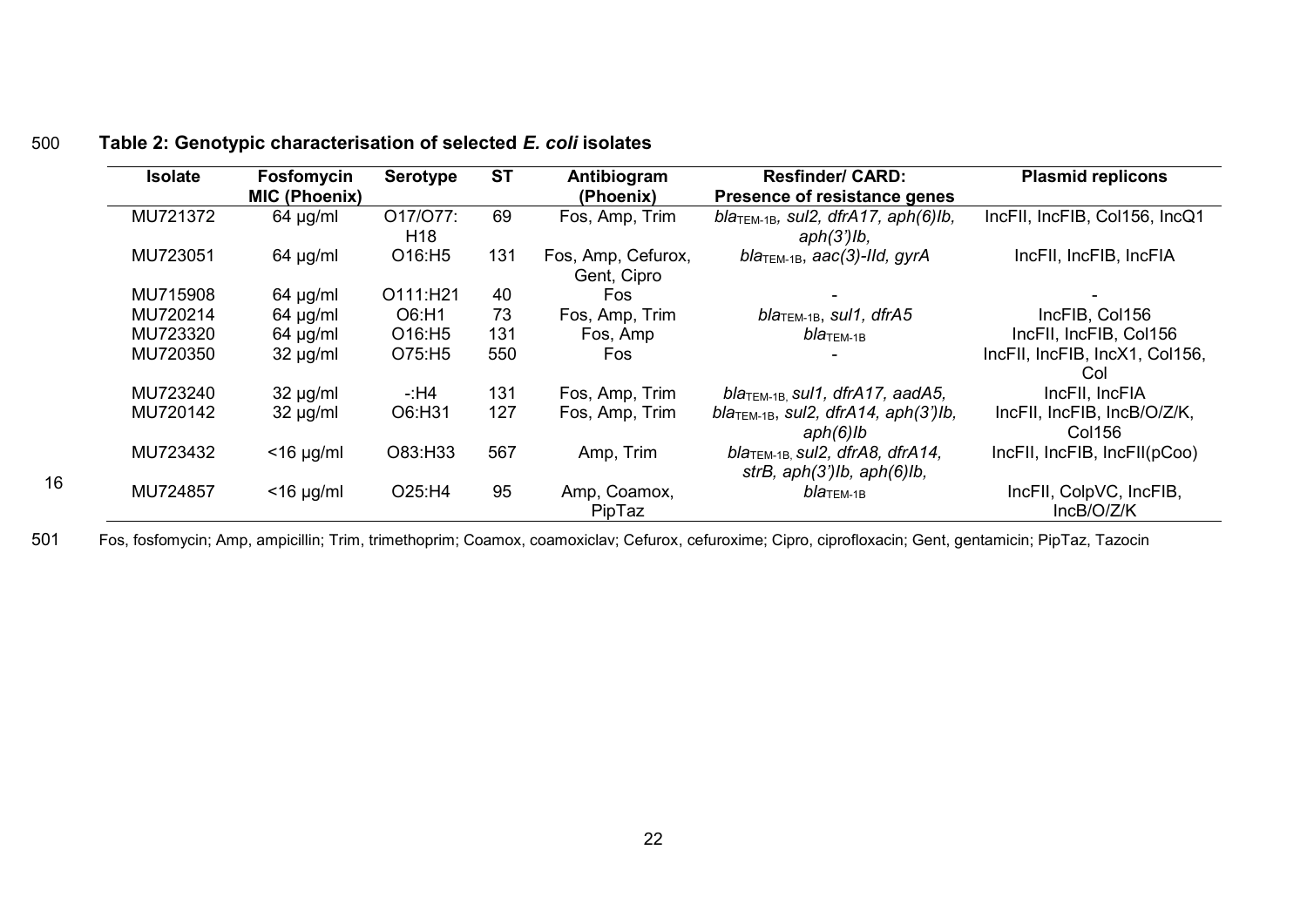|                                  | <b>Fos MIC</b><br>(Phoenix) | Amino-acid substitutions or sequence variations |                                     |                                                               |                       |             |                                                  |  |  |  |
|----------------------------------|-----------------------------|-------------------------------------------------|-------------------------------------|---------------------------------------------------------------|-----------------------|-------------|--------------------------------------------------|--|--|--|
| <b>Isolate</b>                   |                             | <b>MurA</b>                                     | <b>GlpT</b>                         | <b>UhpT</b>                                                   | <b>UhpA</b>           | <b>Pstl</b> | CyaA                                             |  |  |  |
| MU721372                         | $64 \mu g/ml$               | None                                            | Leu297Phe<br>Thr348Asn<br>Glu443Gln | None                                                          | Arg14Gly<br>Ala110Ser | None        | Ser352Thr<br>Ala349Glu<br>Ser356Lys<br>Gly359Glu |  |  |  |
| MU723051                         | $64 \mu g/ml$               | None                                            | None                                | Glu350Gln                                                     | None                  | Val25lle    | None                                             |  |  |  |
| MU715908                         | $64$ µg/ml                  | None                                            | None                                | None                                                          | None                  | None        | None                                             |  |  |  |
| MU720214                         | $64 \mu g/ml$               | None                                            | None                                | No peptide                                                    | No peptide            | Ala306Thr   | Ala349Glu<br>Ser356Lys<br>Gly359Glu<br>lle514Val |  |  |  |
| MU723320                         | $64$ µg/ml                  | None                                            | None                                | Glu350Gln                                                     | None                  | Val25lle    | None                                             |  |  |  |
| MU720350                         | $32 \mu g/ml$               | None                                            | None                                | Glu350Gln<br>(Nonsense: premature stop<br>codon at 31 and 39) | None                  | None        | Ala349Glu<br>Ser356Lys<br>Gly359Glu              |  |  |  |
| MU723240                         | $32 \mu g/ml$               | None                                            | None                                | Tyr32Asn<br>Arg325Leu<br>Glu350Gln                            | None                  | None        | None                                             |  |  |  |
| MU720142                         | $32 \mu g/ml$               | None                                            | None                                | None                                                          | None                  | None        | Ala349Glu<br>Ser356Lys<br>Gly359Glu<br>lle514Val |  |  |  |
| MU723432                         | $<$ 16 µg/ml                | Val389lle                                       | None                                | None                                                          | None                  | None        | Ala349Glu<br>Ser356Lys<br>Gly359Glu<br>lle514Val |  |  |  |
| MU724857                         | $<$ 16 µg/ml                | None                                            | Ala16Thr                            | None                                                          | Arg46Cys              | Ala306Thr   | Ala349Glu<br>Ser356Lys<br>Gly359Glu              |  |  |  |
| Present in all strains vs MG1655 |                             | None                                            | Glu448Lys                           | None                                                          | None                  | Arg367Lys   | Asn142Ser                                        |  |  |  |

# <sup>502</sup> **Table 3: Fosfomycin-associated mutations found in resistant** *E. coli* **isolates**

17